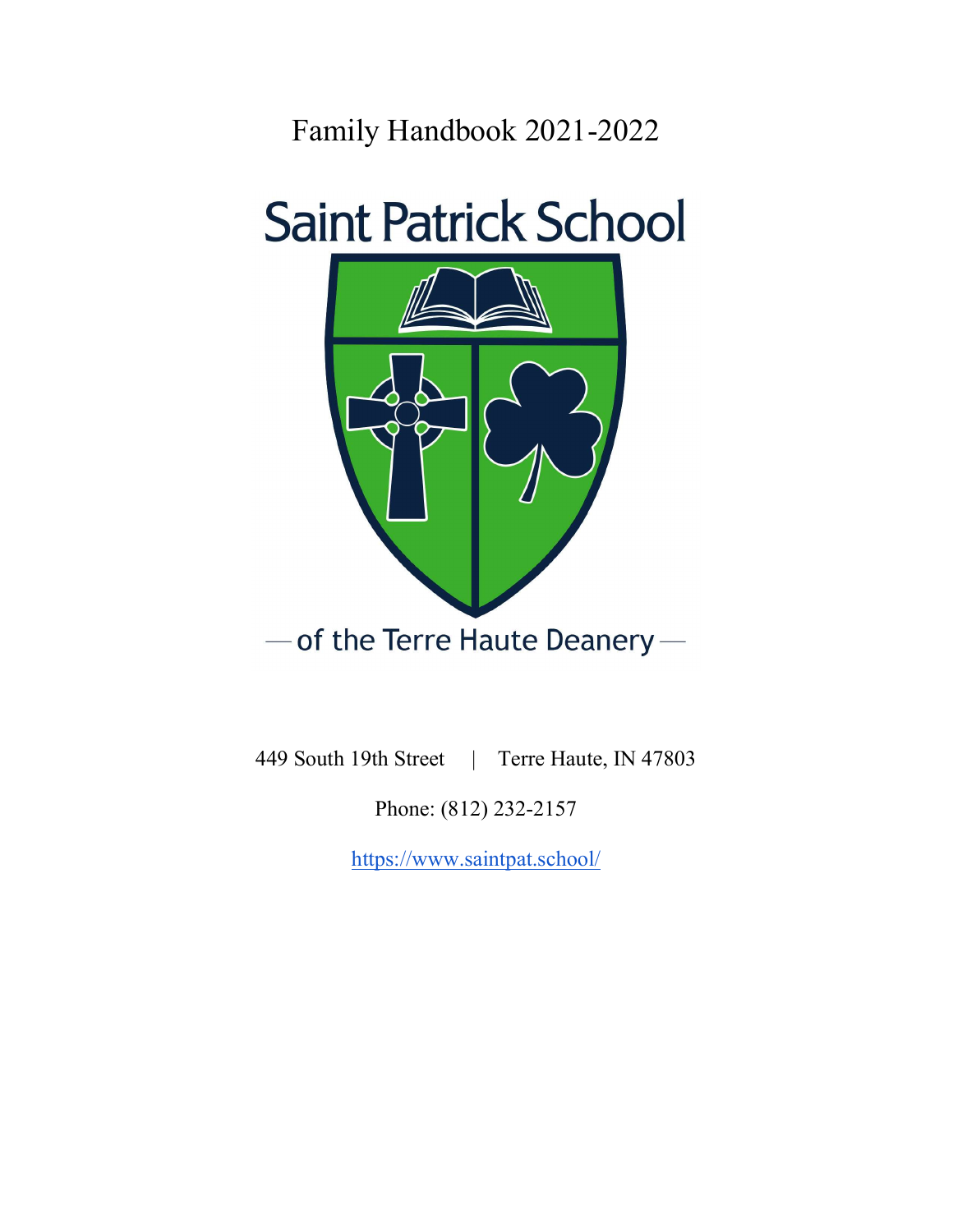#### School Mission Statement

St. Patrick School of the Terre Haute Deanery, in communion with our families and parishes, serves God, the child, and the world around us. We provide a Catholic Christian atmosphere where education and faith blend to build saints and scholars.

## Rights and Responsibilities

This handbook explains St. Patrick School of the Terre Haute Deanery's policies, procedures, and general operations of the school. Policy statements are general and the administration reserves the right to make a specific application as circumstances arise. We ask that you read this handbook carefully and reference it throughout the school year.

The rules and procedures of the school are designed to allow each student to obtain a safe, and orderly Catholic education. Students can expect their rights will be protected and that they will be treated with Christ-like fairness and respect. Likewise, students will be expected to respect the rights of their peers and the staff with the same Christ-like attitude. Students will be expected to follow staff members' directions and obey all school rules. Disciplinary procedures are designed to ensure that the educational setting is uninterrupted.

Parents have the right to know how their child is succeeding in school and will be provided information on a regular basis and as needed, when concerns arise. Parents are encouraged to establish constructive communication channels with their child's teachers and to inform the staff of concerns that may help their child better accomplish his/her educational goals. Parent and teacher interactions are to be Christian in nature and purpose.

The staff expects students to arrive at school prepared to learn.

All decisions regarding the handbook are up to the final discretion of the principal. The principal is the final recourse and reserves the right to amend this handbook at any time. Parents will be given prompt notification of any changes.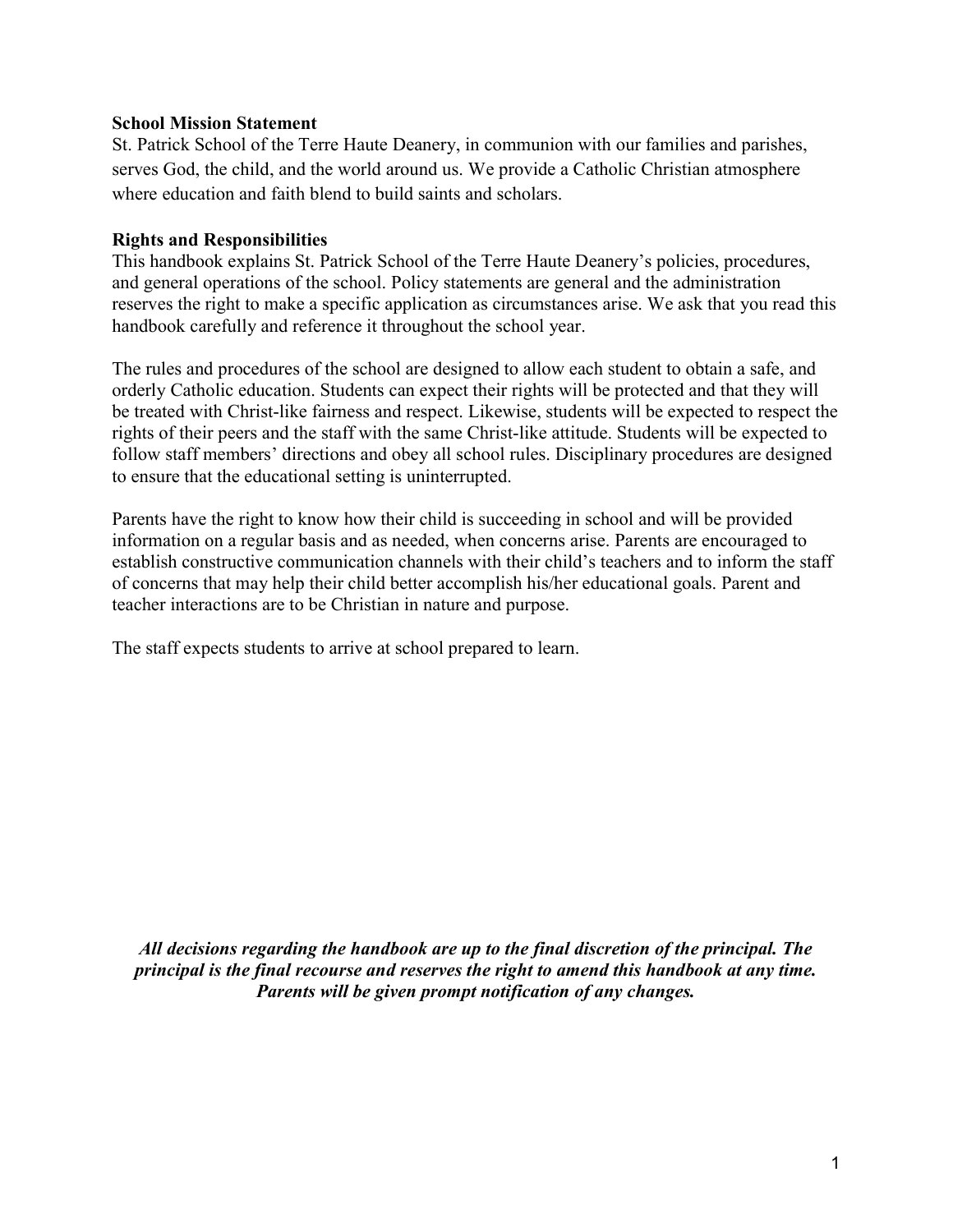# Admissions

St. Patrick School of the Terre Haute Deanery is non-discriminatory with regards to race, sex, color, national or ethnic origin.

#### Enrollment

Students seeking enrollment at St. Patrick School of the Terre Haute Deanery must submit an application each new school year. The enrollment process begins with application. The application window for returning and new families opens the first week of February through early March.

Once the application is complete, parents must provide the following documentation to the school office:

- Student Birth Certificate
- Student Baptismal Certificate / First Holy Communion notice (if applicable)
- Student immunization records
- Transfer records (if transferring from another school)
- Individualized Education Plan (if applicable)

Administration will assign each student to the appropriate grade level classroom. Any questions or concerns about the assignment should be discussed with school administration.

#### Immunizations

Each student should have the immunizations required by state law or have an authorized waiver exemption for immunization. If a student does not have the necessary shots or waivers, the administration may remove the student or require compliance within a set deadline. This is for the safety of all students and is in accordance with state law. Any questions about immunizations or waivers should be directed to the school office.

| 3 to 5 years old 3 Hep B (Hepatitis B) | 4 DTaP (Diphtheria, Tetanus & Pertussis)<br>3 Polio (Inactivated Polio)<br>1 MMR (Measles, Mumps, Rubella)<br>1 Varicella |                                                                                    |  |
|----------------------------------------|---------------------------------------------------------------------------------------------------------------------------|------------------------------------------------------------------------------------|--|
| K & Grade 1                            | 3 Hep B<br>5 DTaP<br>4 Polio<br>2 MMR                                                                                     | 2 Varicella<br>2 Hep A (Hepatitis A)                                               |  |
| Grades 2 to 5 <sup>3 Hep B</sup>       | 5 DTaP<br>4 Polio<br>2 MMR                                                                                                | 2 Varicella                                                                        |  |
| Grades 6 to 11                         | 3 Hep B<br>5 DTaP<br>4 Polio<br>2 MMR                                                                                     | 2 Varicella<br>1 Tdap (Tetanus & Pertussis)<br>1 MCV4 (Meningococcal<br>conjugate) |  |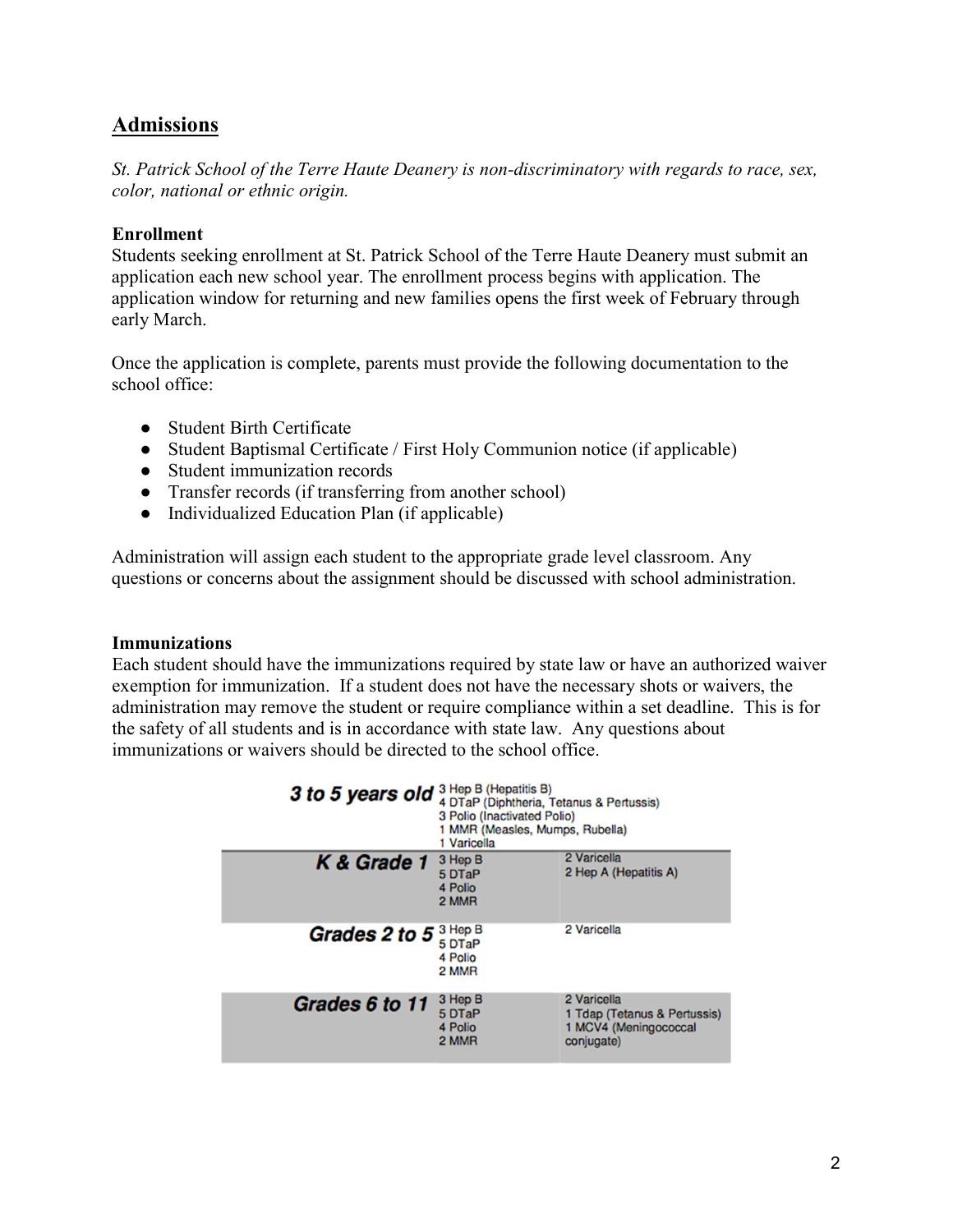#### Tuition, Scholarships and Aid

Tuition is established prior to the beginning of each new school year. Tuition is collected using an online payment system, FACTS. Families must register for FACTS regardless of their tuition status. If a family does not wish to participate in FACTS they must pay their tuition balance on or before July 31st, prior to the beginning of the school year.

To qualify for the Catholic Tuition Rate, you must be an active member of a Catholic parish in the Terre Haute Deanery, attend Mass on a regular basis, have a current year pledge card on file, and register your attendance at Mass through your weekly envelope. Each parish monitors parishioners' participation differently. For parishioners of Saint Patrick Parish, the Saint Patrick School of the Terre Haute Deanery Covenant Letter for Saint Patrick parishioners must be signed and returned to qualify for the participating parish tuition rate. For other parishes, please contact your parish office for more information.

Some St. Patrick School of the Terre Haute Deanery students are eligible to receive scholarships to help defer the cost of tuition. In order to qualify, a student must first be registered at St. Patrick School of the Terre Haute Deanery. Applications for scholarships must be completed with an administrator prior to September 1st of the year to which the scholarship aid will be allocated. Contact the school office for more details.

## **Lottery**

Depending on the number of applications submitted by the *registration application deadline*, March 17, those students not placed in a classroom due to numbers exceeding classroom capacity are placed on our wait list. Families who have children currently registered at St. Patrick School of the Terre Haute Deanery are placed first. Applicants whose families are currently registered as members of one of the Terre Haute Deanery Parishes, but do not have any students currently registered at St. Patrick School of the Terre Haute Deanery are placed next. All remaining openings are filled by lottery placement.

## Delinquent Payment Policy

Persons with delinquent payments will be contacted by the school office and/or parish business manager to arrange financial collections.

## Withdrawal

If a parent is withdrawing a student, the school office should be notified immediately and be provided with the following:

- The reason for leaving
- The school the student will be transferred to
- Payment for any outstanding accounts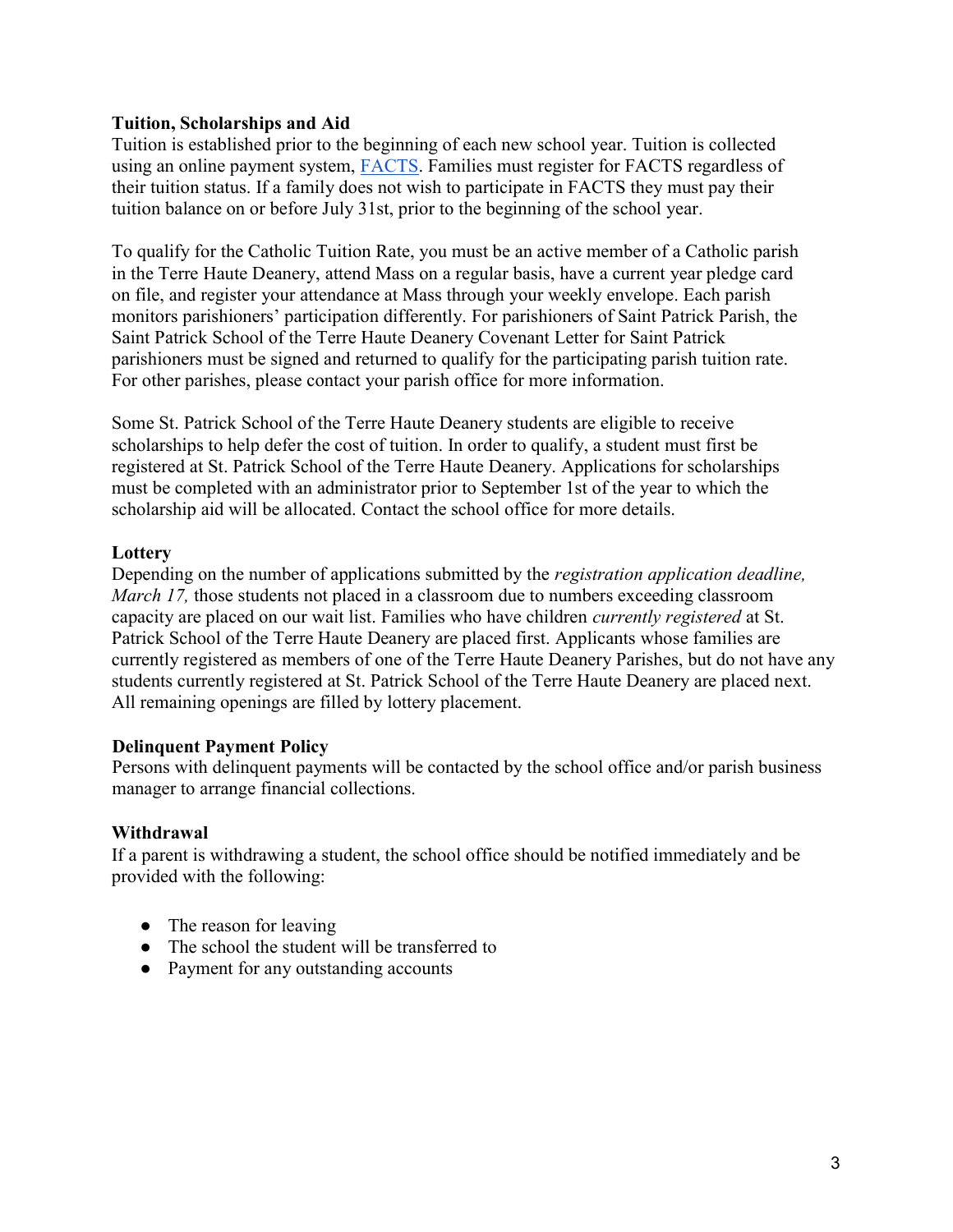# Administration

#### Archbishop

The Archbishop, as chief pastor of the diocese, is responsible for the supervision as well as the fostering of catechesis in the diocese. The Archbishop ensures that catechetical goals and priorities are established for the Catholic community, that necessary structures exist, and that appropriate programs are designed, implemented and evaluated.

#### Host Pastor

The host pastor (Pastor of St. Patrick Church) is accountable to the Archbishop and has specific duties with respect to the Catholicity of teaching, school identity, and fiscal responsibility. The host pastor is charged with acting as the representative of the ten deanery parishes with respect to the facilities of the school, all contracts and finances of the school or associated groups.

#### Principal / Assistant Principal

The principal is to provide spiritual, managerial, and educational leadership. She/he is responsible to the Host Pastor. The principal is responsible to implement the policies of the Archdiocese of Indianapolis and the State Department of Education.

# Parent's Role in Education

We, at St. Patrick School, consider it a privilege to work with parents in the education of their children. We believe parents are the primary educators. Therefore, it is your right and duty to become the primary role models for the development of your child's life—physically, mentally, spiritually, emotionally and psychologically. As a role model, your personal relationship with God, with each other, and with the Church community will affect the way your child relates to God, and others.

#### Parent Cooperation

It is an expectation of enrollment in St. Patrick School that the parents/guardians of students shall conform themselves to standards of conduct that are consistent with the Christian principles of the school, as determined by the school in its discretion. Students and parents/guardians may respectfully express their concerns about the school operation and its personnel. However, they may not do so in a manner that is discourteous, rumor driven, disruptive, threatening, hostile, or divisive. It is not acceptable to post negative comments about our school and/or its employees on social media. These expectations for students and parents/guardians include, but are not limited to; all school-sponsored programs and events (e.g., extended care, athletics, field trips, etc.). The school and the parents are partners in the education of their children. If, in the opinion of the school administration, the partnership is no longer viable, the school reserves the right to require the parent to withdraw the student from the school.

"Faculty and staff members will respond to emails within 24 hours of receiving them; however, faculty and staff will not respond to emails during the hours of 7:00 PM and 7:00 AM or on weekends or holidays to give them private time with their families. Emails sent after 7:00 PM,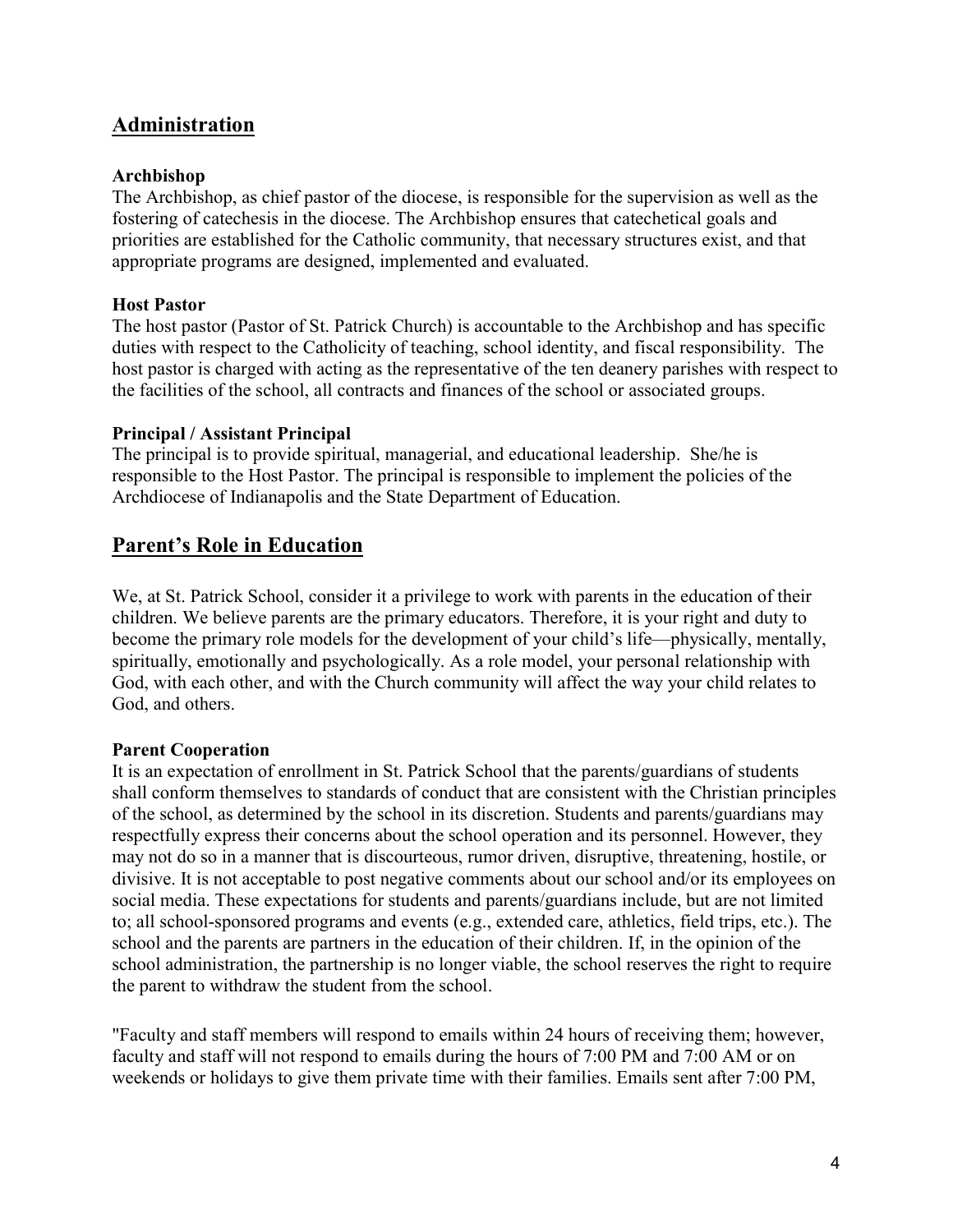on Friday evening or over the weekend, and/or holidays will receive a response within 48-72 hours. In cases of emergencies, please notify the appropriate authorities."

## Parents as Partners

As partners in the educational process at St. Patrick School, we ask parents to set rules, times, and limits so that your child: gets enough sleep on school nights; arrives and is picked up from school on time; dresses according to the school dress code; completes assignments on time; and brings or orders a lunch and brings a nutritional snack every day.

As partners in the educational process at St. Patrick School, I agree to:

actively participate in school activities such as Parent-Teacher conferences; pay for any damage to school books or property due to carelessness or neglect on the part of my child; notify the school with a written note when my child has been absent or tardy; notify the school offices of any changes of addresses or important phone numbers;

meet all financial obligations to the school;

inform the school of any special situation regarding the student's well-being, safety, and health; complete and email any requested information promptly;

read school notes and newsletters and to show interest in my child's total education; support the religious and educational goals of the school;

attend Mass and teach the Catholic faith by word and example;

 abide by, support and cooperate with the discipline policy and decisions of the school; treat administration, teachers and staff with respect and courtesy regarding student problems.

## Rights of Non-Custodial Parents

At the time of registration, parents shall provide accurate information regarding custodial care of the student and visitation rights. Upon request, parents shall furnish to the administration a copy of any relevant court order so as to ensure the safety and welfare of the student. Parents shall have a continuing duty to apprise the school of any change in the custodial care of the student and of the issuance of any court order restricting or prohibiting parental or third party access to the child. Unless prohibited by order of the court or other legally binding instrument, a noncustodial parent shall have the right to access to school records relating to his or her child and, upon written request, may receive copies of all notices relating to school and school activities. The non-custodial parent is responsible for any cost incurred by the school relating to these provisions (i.e. postage).

## Parent Volunteers

For the safety of our students, *all volunteers* in our schools will be required to fulfill the Archdiocesan Safe Parish training prior to working with our students and in our school. Chaperones for dances and field trips must be Safe Parish trained. Safe Parish training is conducted through Arch Indy. Please note that Safe Parish training must be updated every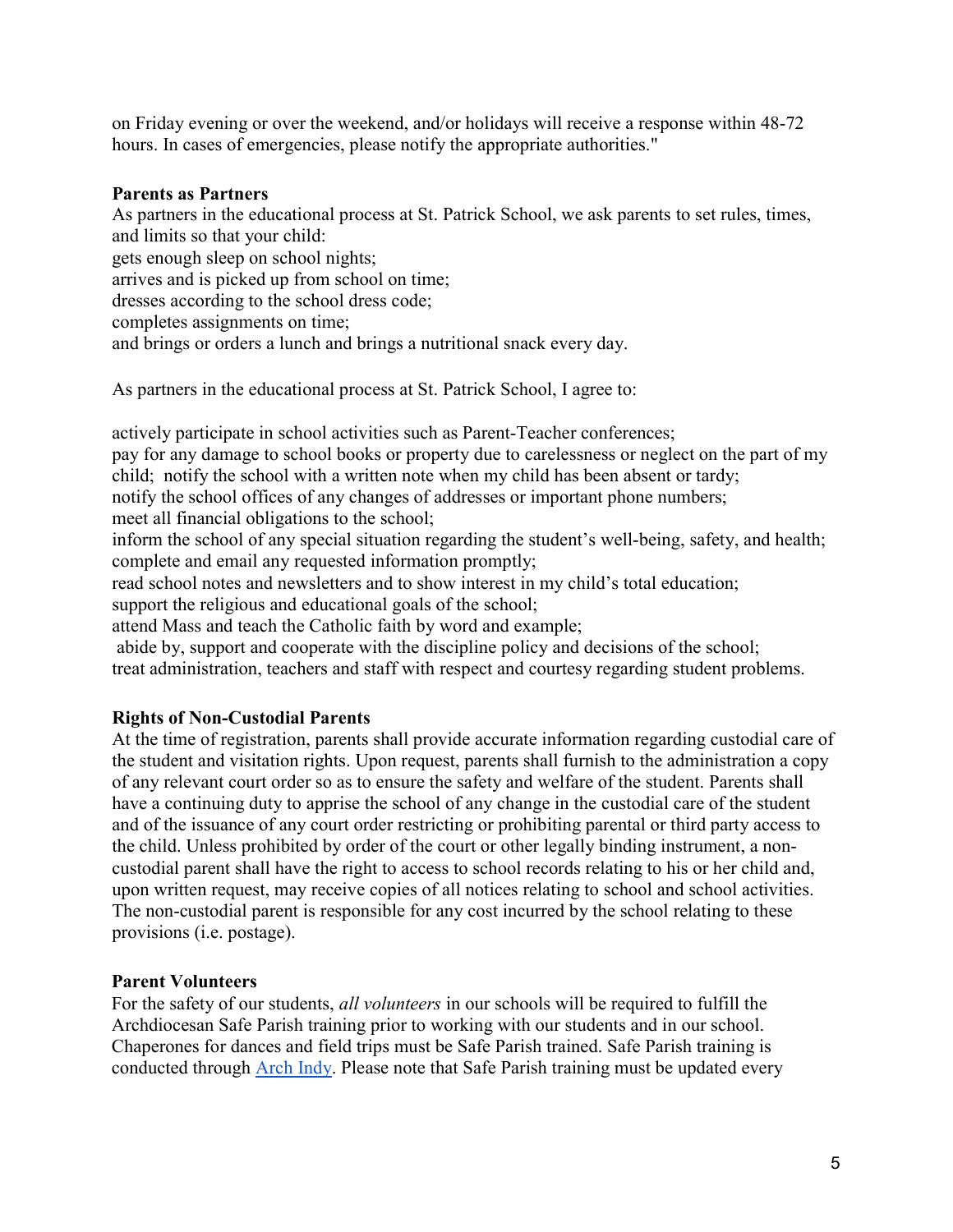five years. Those currently certified should receive an e-mail notice 30 days prior to expiration of your certification or background check through Arch Indy.

The online certification training and background check must both be completed /current before someone is cleared to work with our students. A list of volunteer opportunities is sent home at the beginning of the school year, but may also be obtained through the school office.

## Visitor Policy

Students may not bring visitors to school during school hours or to school sanctioned events, such as socials and dances. Interference with classroom instruction, crowded hallways, and different class schedules make this rule necessary. However, interested parents are always welcome. Parents should coordinate all visits with their student's teacher. All visitors are required to check-in at the office to obtain a visitor's pass. This practice is for the visitor's safety, as well as for school safety. For example, in the case of a fire, the administration must know who is in the building to ensure the safety of all. Please do not be offended if you are stopped for not having a visible visitor's pass displayed, as our students' safety and security are our top priority.

# School Programs

## Academics

#### Curriculum and Accreditation

St. Patrick School of the Terre Haute Deanery follows the state of Indiana and the Archdiocese of Indianapolis guidelines for textbook adoption, standardized testing and curriculum, including art, music, technology and physical education. St. Patrick School of the Terre Haute Deanery is accredited through Cognia and the State of Indiana.

#### Homework

One of the primary means of communication between parents and the school is homework. It provides parents with an opportunity to see what their children are doing in school, as well as how they are performing. Cooperation of the parents in supervising homework is helpful in the learning process of students. Homework is a planned activity that reinforces the classroom experience. Homework completion and accuracy builds good habits for the future. In case of absence, one day will be given to complete make-up work for each day the student was absent.

#### Grades, Conferences, and Report Cards

Preschool students' progress is formally communicated to parents three times a year beginning with Parent-Teacher conferences. Additional progress reports are sent home in February and May. Informal assessments are completed throughout the year. Parents are welcome to request a conference at any time.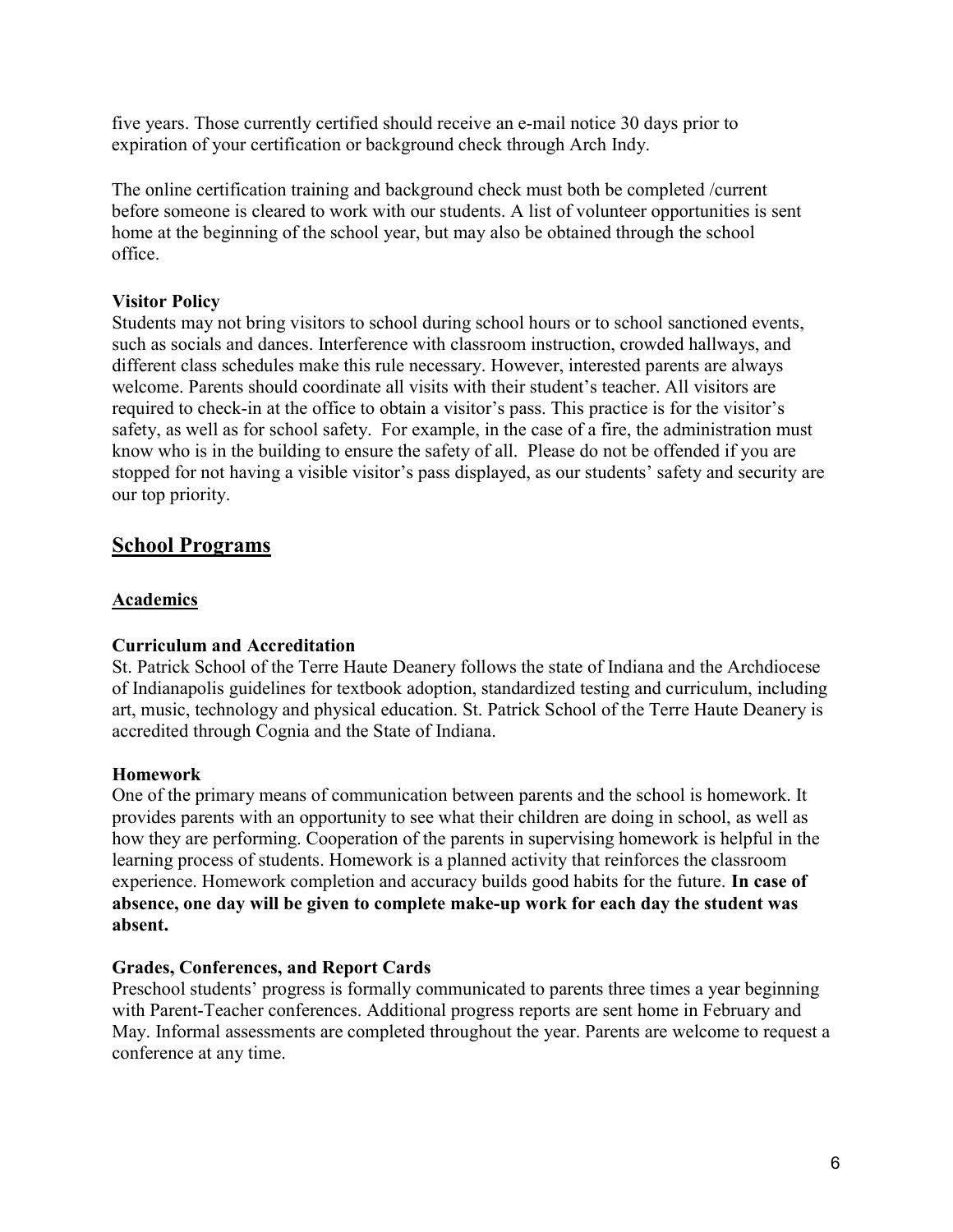For students in grades K-8, grades are an evaluation of what has been learned. They become a part of the student's permanent school record. Report cards are issued every nine weeks on the Friday following the end of a grading period.

Parent-Teacher Conferences take place at the conclusion of the first grading period. Throughout the year, teachers are available to talk with parents about the work and progress of their child. Parents may contact their child's teacher by email or through the school office to schedule an appointment.

|              | <b>Primary Grading Scale</b> |               | <b>Grading Scale (2-8)</b>        |  |
|--------------|------------------------------|---------------|-----------------------------------|--|
| E            | Exemplary                    | A             | 93-100                            |  |
| M            | Mastery                      | B             | $85 - 92$                         |  |
| P            | Partial mastery              | $\mathcal{C}$ | 76-84                             |  |
| N            | Non-mastery                  | D             | 70-75                             |  |
|              |                              | F             | 69 or below                       |  |
|              |                              |               | Incomplete                        |  |
| K-3 Specials |                              |               |                                   |  |
| E            | Excellent                    |               | <b>Successful Learner Traits*</b> |  |
| S            | Satisfactory                 | M             | Meets expectations                |  |
| N            | Does not meet expectations   | N             | Needs improvement                 |  |

## **JupiterEd**

The Archdiocese of Indianapolis uses the online Student Information System (SIS), JupiterEd to track student progress and monitor grades, as well as tracking attendance and student discipline. At the beginning of the school year, new students and parents will be given an access code that will enable them to log-on and check grades. Student progress should be checked weekly for students in grades K-8.

## Religion and Religious Formation

St. Patrick School of the Terre Haute Deanery respects the personal consciences of individual students and their families. This freedom is recognized by the Catholic Church. However, as a Catholic school, it cannot relinquish its own freedom to proclaim the Gospel and to offer a formation based on the teachings of the Catholic faith and the values to be found in Christian education. All students will therefore be expected to participate in religious instruction and Catholic formation, except actions that are intended only for Catholics (e.g., reception of the Sacraments).

Our Religion curriculum follows the standards of the Archdiocese of Indianapolis. All students in grades K-8 have Religion classes and participate in weekly liturgies. Each Wednesday all students, faculty, and staff gather in St. Patrick Church to worship together and celebrate the Holy Eucharist. Students must be in uniform on Mass Days.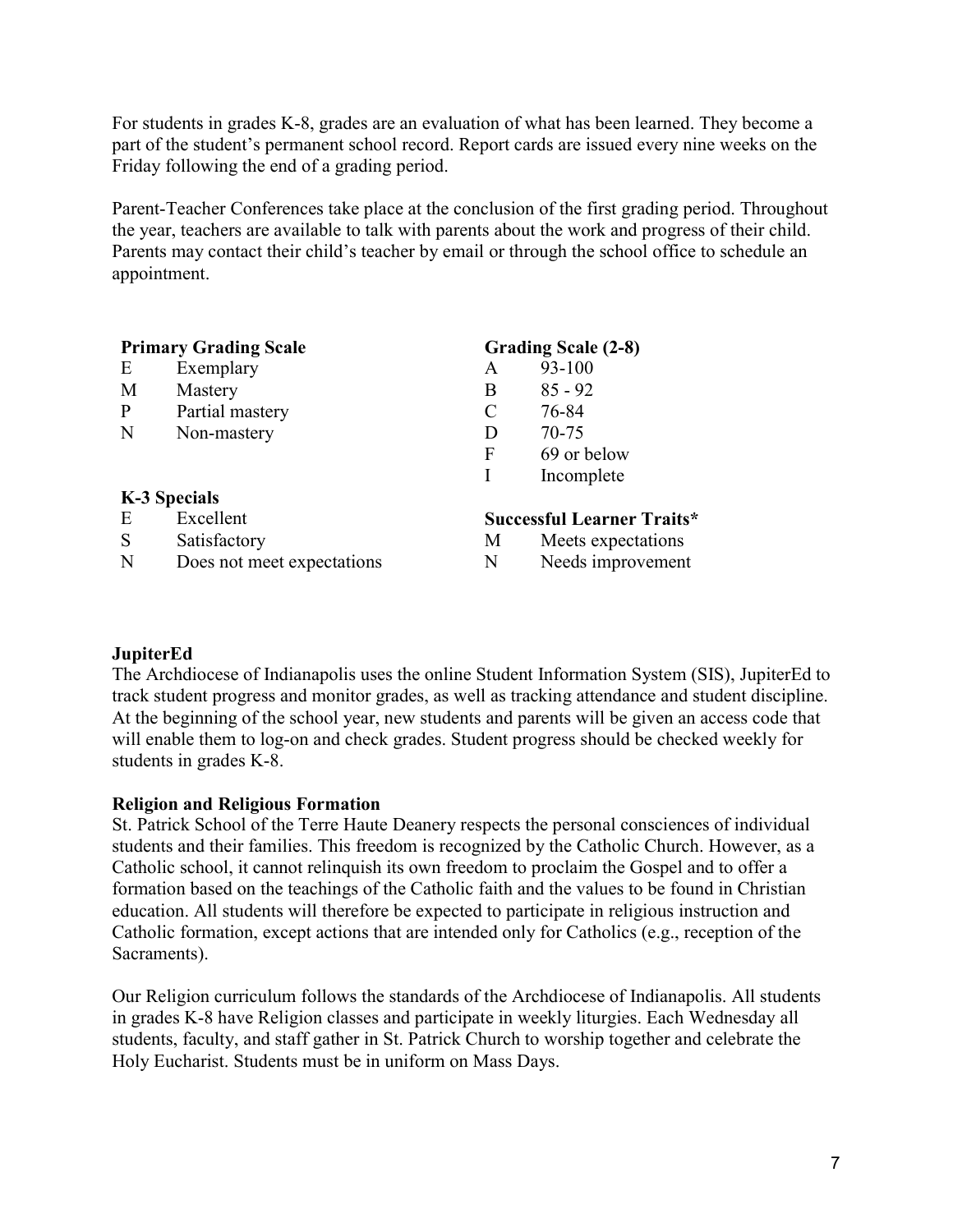Our Religion curriculum includes the Archdiocesan Circle of Grace Program. The Circle of Grace Program provides a consistent, comprehensive learning experience for children in grades K-12 by teaching Catholic moral principles directly related to their personal space and bodies. Circle of Grace promotes the dignity and welfare of every child and reduces the risk of child sexual abuse or any behavior that harms children.

## Technology

St. Patrick School of the Terre Haute Deanery is committed to using technology to enhance the quality of student learning. The use of the school's technology is a privilege. Parents and students must read through, and sign the technology use policy to have access to our technology. The guidelines of this policy are subordinate to school, local, state, and federal law. The school has the duty and right to investigate any suspected violations of this policy.

At no time during the school day will a student need a cell phone. During school hours, cell phones can be used to make or receive calls only in school declared emergencies. Any other use of a cell phone during school hours will result in disciplinary action. Phones that are inappropriately used will be collected and housed in the office until a parent can claim it. At no time can these phones, or particularly camera phones, be used to invade the privacy of another student. Field trips are considered an extension of the classroom; however, due to the nature of many of our field trips, staff may make exceptions for cell phone use. The school is not responsible for lost, stolen, or damaged cell phones.

#### Student Assessments and Support Services

#### Progress Monitoring (NWEA)

St. Patrick School of the Terre Haute Deanery uses a benchmarking and progress monitoring system aligned with the Indiana Academic Standards that are based on direct, frequent and continuous student assessment. The results are reported to students, parents, teachers, and administrators via a web-based data management and reporting system to determine response to intervention. Students' skills will be assessed in the Fall, Winter, and Spring.

#### ILEARN

Indiana Learning Evaluation Assessment Readiness Network (ILEARN) measures student achievement and growth according to Indiana Academic Standards. ILEARN is the summative accountability assessment for Indiana students and assesses:

- English/Language Arts (ELA) (Grades 3-8)
- Mathematics (Grades 3-8)
- Science (Grades  $4$  and  $6$ )
- Social Studies (Grade 5)

#### IREAD-3

The purpose of the Indiana Reading Evaluation And Determination (IREAD-3) assessment is to measure foundational reading standards through grade three. Based on the Indiana Academic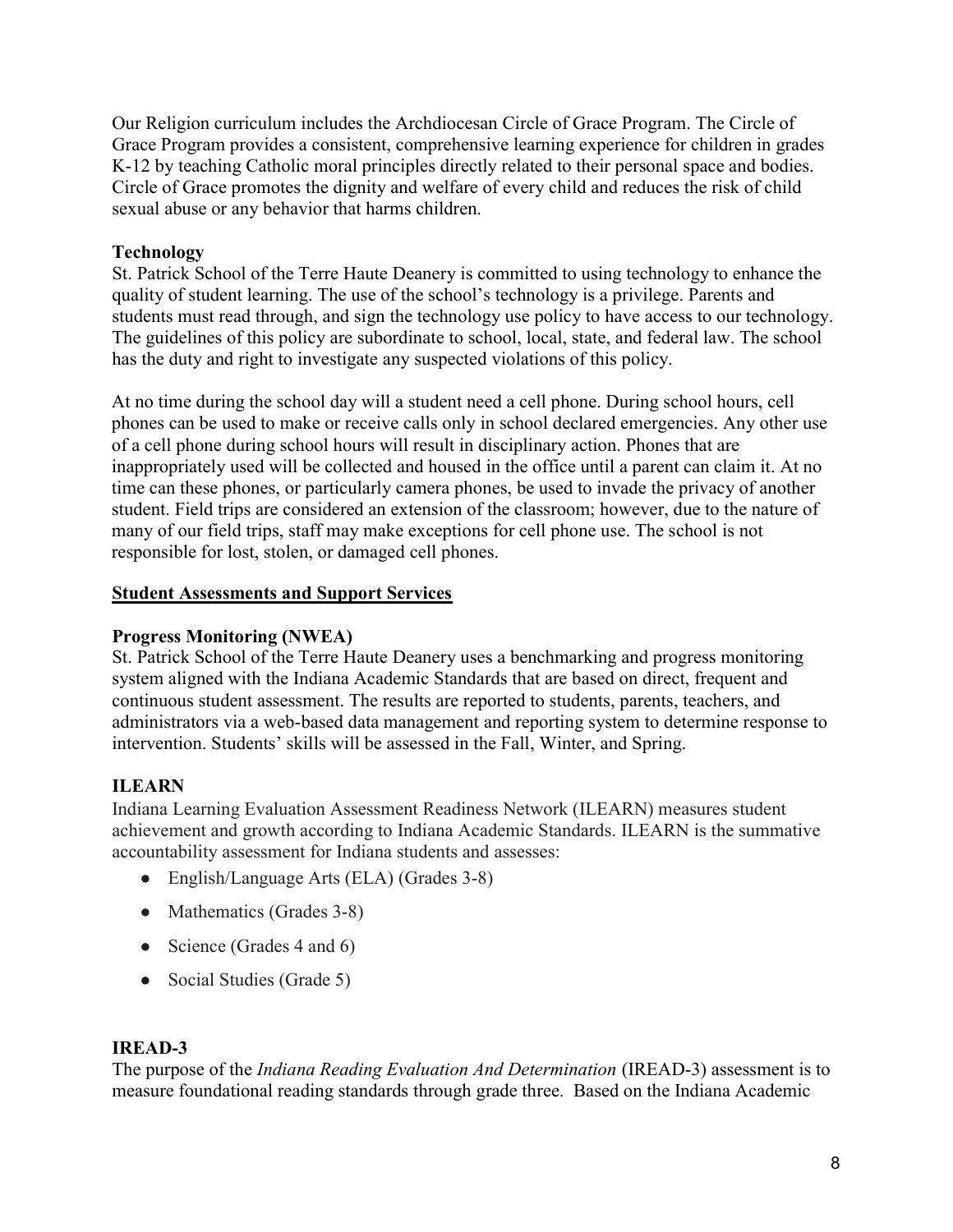Standards, IREAD-3 is a summative assessment that was developed in accordance with House Enrolled Act 1367 (also known as Public Law 109 in 2010), which "requires the evaluation of reading skills for students who are in grade three beginning the Spring of 2012 to ensure that all students can read proficiently before moving on to grade four."

## ACRE

The ACRE assessment is an integrated approach to faith knowledge assessment given in grades 5 & 8, and the IFG is a survey for knowing and living the Catholic faith. These tools help the National Catholic Educational Association fulfill teaching missions of the Catholic Church.

## Student Support

St. Patrick School of the Terre Haute Deanery provides a range of services for students identified as having a learning disability as defined by the Individuals with Disabilities Education Act (IDEA); however programming is limited by the facility, the staff, and resources available.

## Student Assistance Team

Response to Intervention begins with the Student Assistance Team (SAT). When a child's achievement does not match his or her perceived ability, the classroom teacher approaches a new tier of intervention. This involves the professional intervention teachers on the SAT team who devise workable solutions for the student to find success. After three tiers of intervention - and no significant progress - a student is referred for evaluation.

## Resource

The Resource Room is available to students who have a CSEP or ISP in place. Teachers working in the Resource Room have the opportunity to assist in the classroom or pull students out of class for small group or one-on-one instruction, per the student's goals and modifications. The student's least restrictive environment is of highest importance.

## Title I

Students who participate in the Title I Program are provided with intensified instruction in the Indiana Academic Standards through an interdisciplinary, thematic curriculum. The Title I teacher encourages students to succeed by creating reasons and needs for learning through real life experiences. Not every student qualifies to receive Title I services; however, programs that support student success are utilized in every classroom.

#### Speech

A speech and language pathologist from Vigo County School Corporation periodically screens students for speech and hearing. Teachers or parents may make referrals for screening at any time. Upon completion of a screening or testing, the parent will be notified of the results and recommendations, if any, will be discussed. If a parent has an objection to the state required screenings, they must notify the school in writing.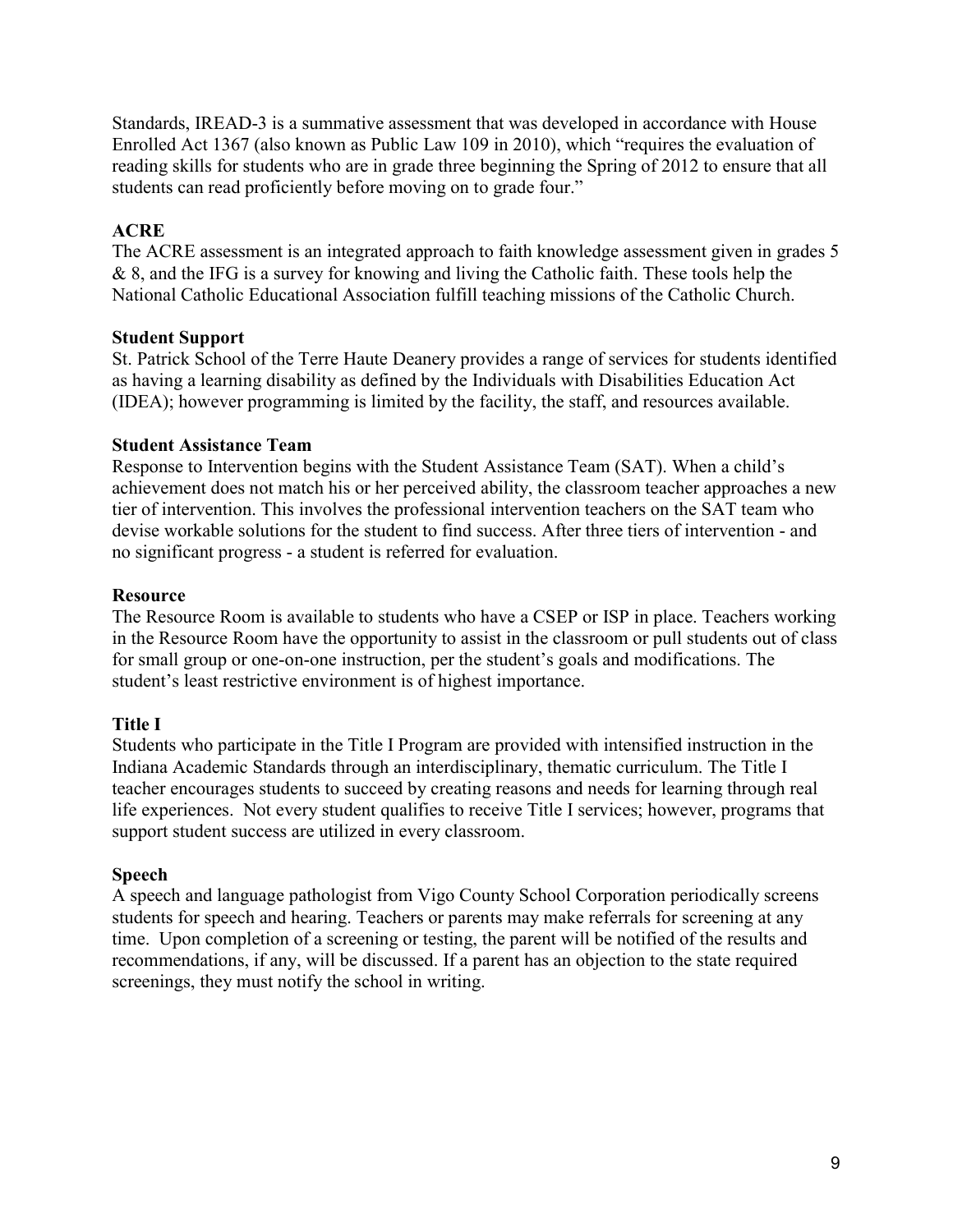# Attendance

Good attendance is imperative to student success. Attendance is taken daily to ensure all parties (students and parents alike) are being held accountable for their success at St. Patrick School of the Terre Haute Deanery.

Attendance is counted in the following ways:

- Present The student arrived at 8:00am and did not leave the school building for any reason until the end of the school day.
- Absent /Absent Excused or Exempt- The student was not present in the school building for any part of the school day and notification was given to the office by phone or e-mail. Homework may be made up for the length of absence.
- Absent Half-day The student misses  $1.5 4$  hours of the school day. Homework from this time may be completed and returned to class within one day.
- Tardy The student arrived at school between 8:01am and 9:00am OR the student left the building between 2:21pm and 3:20pm. Habitual tardiness (5+ days) in a grading period will result in detention. Excessive tardiness (10+ days) will result in a parent/student/admin meeting and could result in a report to DCS (Department of Child Services). Tardiness will also affect any perfect attendance award.

## Excused Absences

Excused absences are defined as absences that the school regards as legitimate reasons for being out of school.

These include:

- Illness verified by call, note, or e-mail from parent/guardian to the office
- Illness verified by note from Physician required after 3rd consecutive absence
- Family funeral
- Military Connected Families (e.g. absences related to deployment and return)
- Homebound instruction
- Use of PPA day (only 3 allowed per year) See further information on PPA days below

## Exempt (Excused Absences)

Under certain circumstances, the law requires the school to authorize the absence and excuse of a student:

- serving as a page or honoree of the General Assembly (IC 20-33-2-14);
- serving on the precinct election board or as a helper to a political candidate or party on the day of a municipal, primary or general election (IC 20-33-2- 15);
- when subpoenaed to testify in court (IC 20-33-2-16);
- serving with the National Guard for no more than 10 days (IC 20-33-2-17); or serving with the Civil Air Patrol for up to 5 days (IC 20-33-2-17.2),
- the student is approved for an educationally related non-classroom activity (I.C. 20-33-2-17.5)
- the student or a member of the student's household exhibits or participates in the Indiana State Fair for educational purposes (IC 20-33-2- 17.7).

In each of these circumstances, the student is excused from school and is not to be recorded as absent, and is not to be penalized in any way by the school.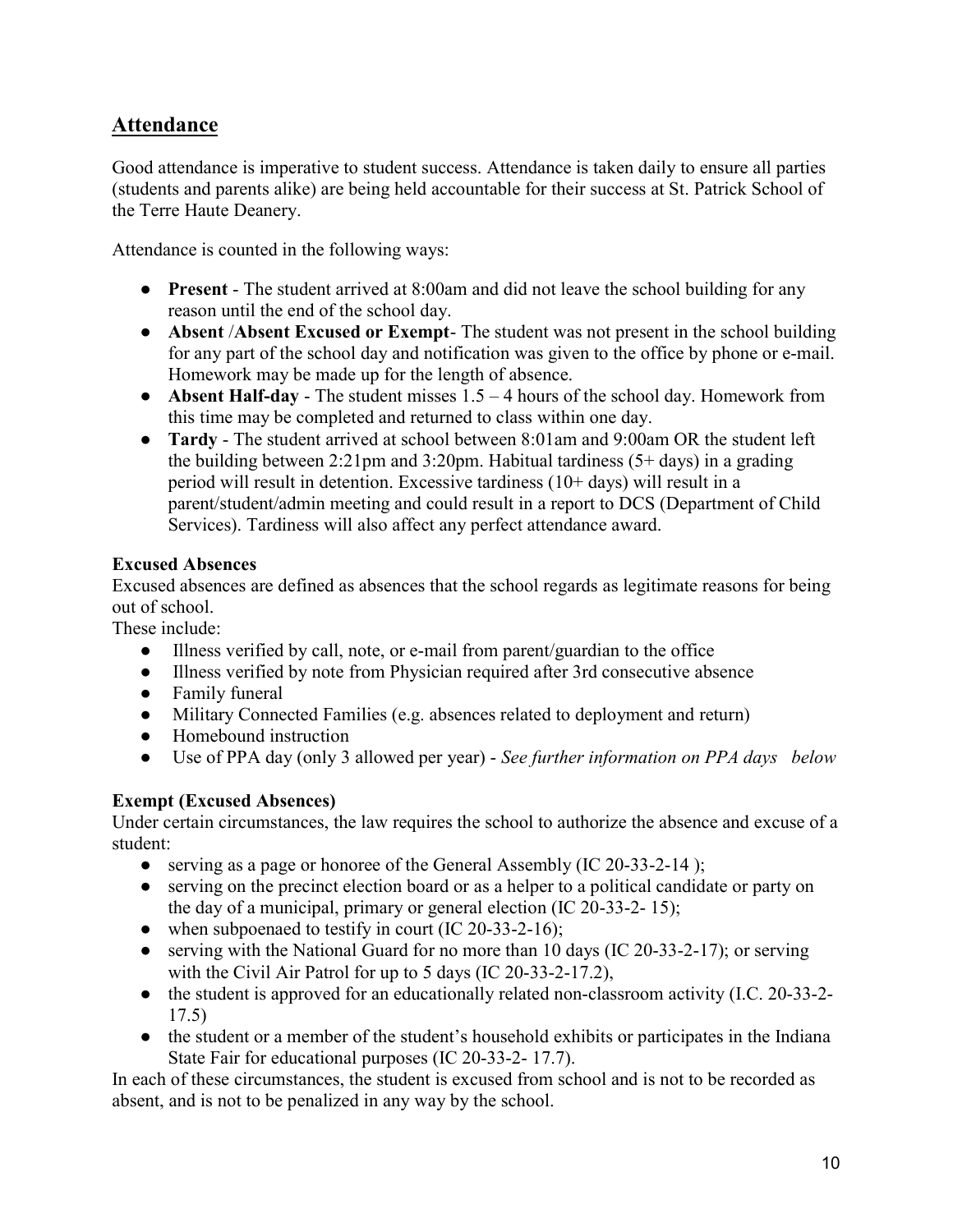## Unexcused Absences

An unexcused absence is any absence not covered under the definition of excused or exempt. Students with unexcused absences will be given work that was assigned during that absence period, but will receive "0" on those assignments that were given a grade and recorded in the grade book.

## Habitual /Chronic Absenteeism

As defined by Indiana Code (20-33-2-25), habitual or chronic absenteeism includes students absent from school for ten percent (10 percent) or more of a school year for any reason. (This would be 18+ days.) As required under Indiana Code "attendance officer" (school administration) shall report a child who is habitually absent from school to an intake officer of the juvenile court or the department of child services.

\*Note: all attendance (Present, Tardy, Absent) is marked in the student information system as an accountability measure, changes to attendance reflect only the student's physical presence at school. Changes will be made only based on the sign-in/sign-out sheet located in the school office.

## Pre-Approved Absences (PPA)

Removing students from school for family vacations, trips, athletic or other such events is strongly discouraged. The school will excuse only three PPA days per school year as long as guidelines are followed. GUIDELINES: \*A copy of requested PPA days must be submitted in writing using the appropriate form to the principal and to the student's teacher at least seven days in advance. Subsequent days exceeding the three PPA days are considered unexcused; as a result, students are not allowed to make up homework from those subsequent days. *\*The student* will have three days to make up all the work missed during the PPA. \*PPA days may not be used during weeks when standardized tests are administered. \* All work must be made up upon return. \*No assignments will be sent in advance of this absence.

# Uniform and Dress Code

St. Patrick School of the Terre Haute Deanery has a school uniform and dress code. The uniform must be worn to school at all times except when Free Dress is permitted. Used school uniforms may be purchased through the school office. Size availability varies. St. Patrick has partnered with School Uniforms by Tommy Hilfiger as an online option for purchasing khaki bottoms and guideline approved tops. This is the ONLY vendor for plaid jumpers and skirts. Website www.globalschoolwear.com School Code - STPA07

#### To be worn on the bottom:

Khaki (tan or stone, no green) pants, shorts, capris, skorts, skirts, or jumpers should be worn. Pants and shorts should have no cargo pockets. Size and fit are important. Students wearing clothing that is too small or too tight will be sent to the office for a change of clothes. All shorts, skorts, skirts, and jumpers must be no shorter than four inches above the knee. For girls, superskinny and jegging fit pants are NOT permitted. For boys, pants gathered at the bottom are not permitted. All items listed above can be worn all year.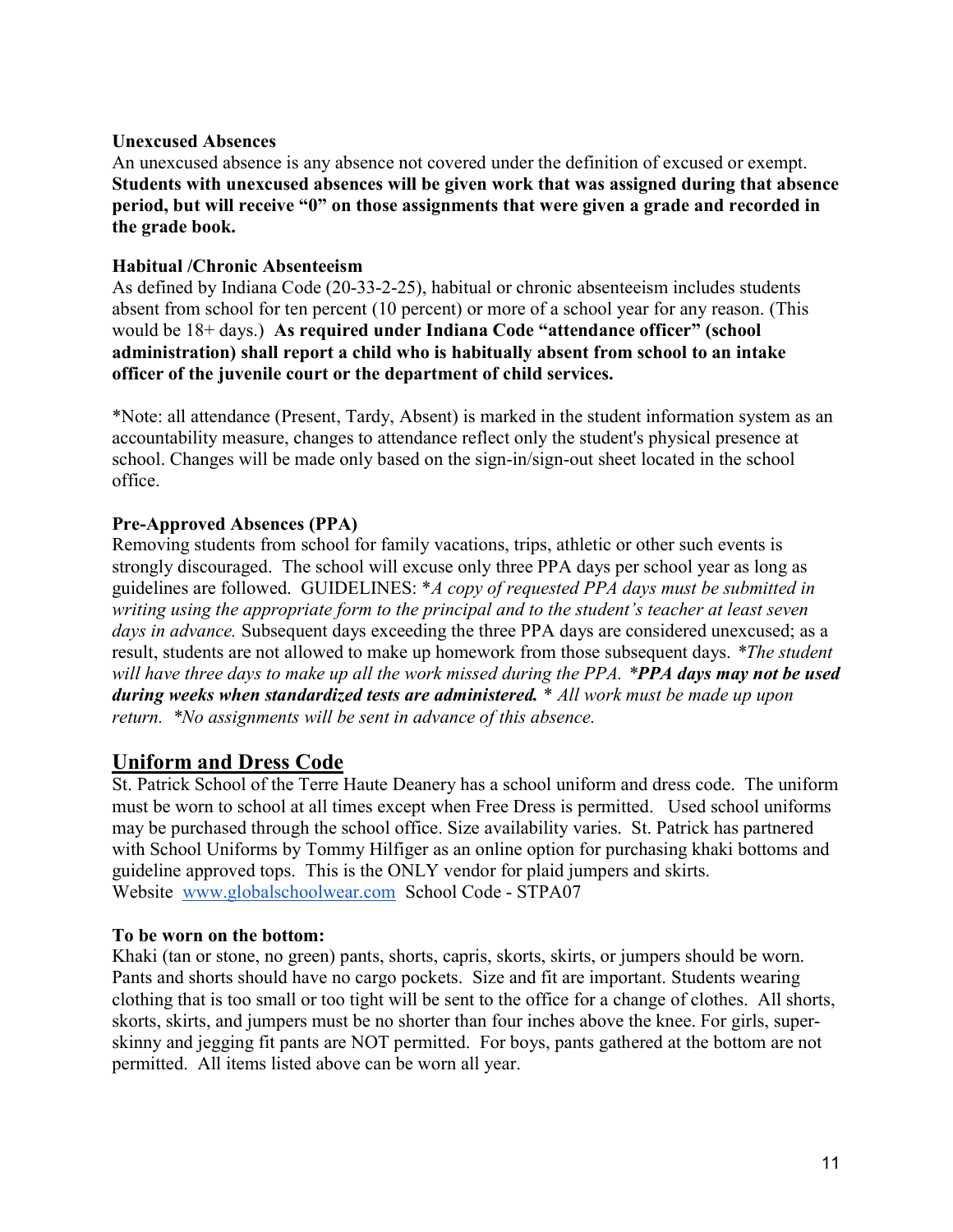Girls in grades K-5 may wear a blackwatch plaid jumper. Girls in grades 6-8 may wear the blackwatch skirt. These are available ONLY at www.globalschoolwear.com .

## To be worn on the top:

A polo style shirt with a full short or long sleeve and button placket should be worn. These should not have cap sleeves and must be long enough to tuck into the uniform bottom. If arms are raised and the shirt comes untucked, it is too short! White is the only color shirt that may be worn without the school approved logo. Green and blue shirts that have the approved school logo must be purchased through the school. Middle school students may wear any color polo (no logo) as long as they meet the above guidelines. Other shirt options include a white button down blouse and a white dress shirt.

## Sweaters and Sweatshirts

Solid white or navy sweaters may be worn as long as there is no brand, logo, or colored trim. Plain white or navy blue solid colored crewneck sweatshirts without hoods may also be worn in addition to school sweatshirts with the school logo.

## Accessories

Belts must be worn at all times if the uniform bottom has loopholes. *Belt loops are not allowed* to be cut off. Belts may be any color, but must be trouser style only; no scarf, ribbon, or chain belts are permitted.

Shoes can be any style as long as they have a back and closed-toe. Flip-flops and sandals may not be worn.

Socks of any style and color, appropriate with the shoe must be worn at all times. Leggings and tights of school appropriate style and color may be worn underneath skorts, skirts, and jumpers.

Fashion scarves are not allowed.

## Hair

Sculptured haircuts (i.e. mohawks, shaved in words/pictures) are not allowed and hair must be a natural color. For gentlemen, hair should not touch their shirt collar and bangs must be cut above the eyebrow. For ladies, hair must be pulled out of their eyes and properly groomed so that it is not a distraction.

#### Jewelry and Makeup

Students in grades K-5 may not wear makeup. Minimal makeup may be worn in grades 6-8. Jewelry must be minimal – one earring per ear (no chandelier earrings, hoops larger than one inch, or gauge earrings).

It is the expectation of St. Patrick School of the Terre Haute Deanery that all uniform items must be in good repair in order to be worn to school. Pants must be hemmed, no fraying at the bottom; shirts must have all buttons attached. Uniforms must be clean and tidy at all times.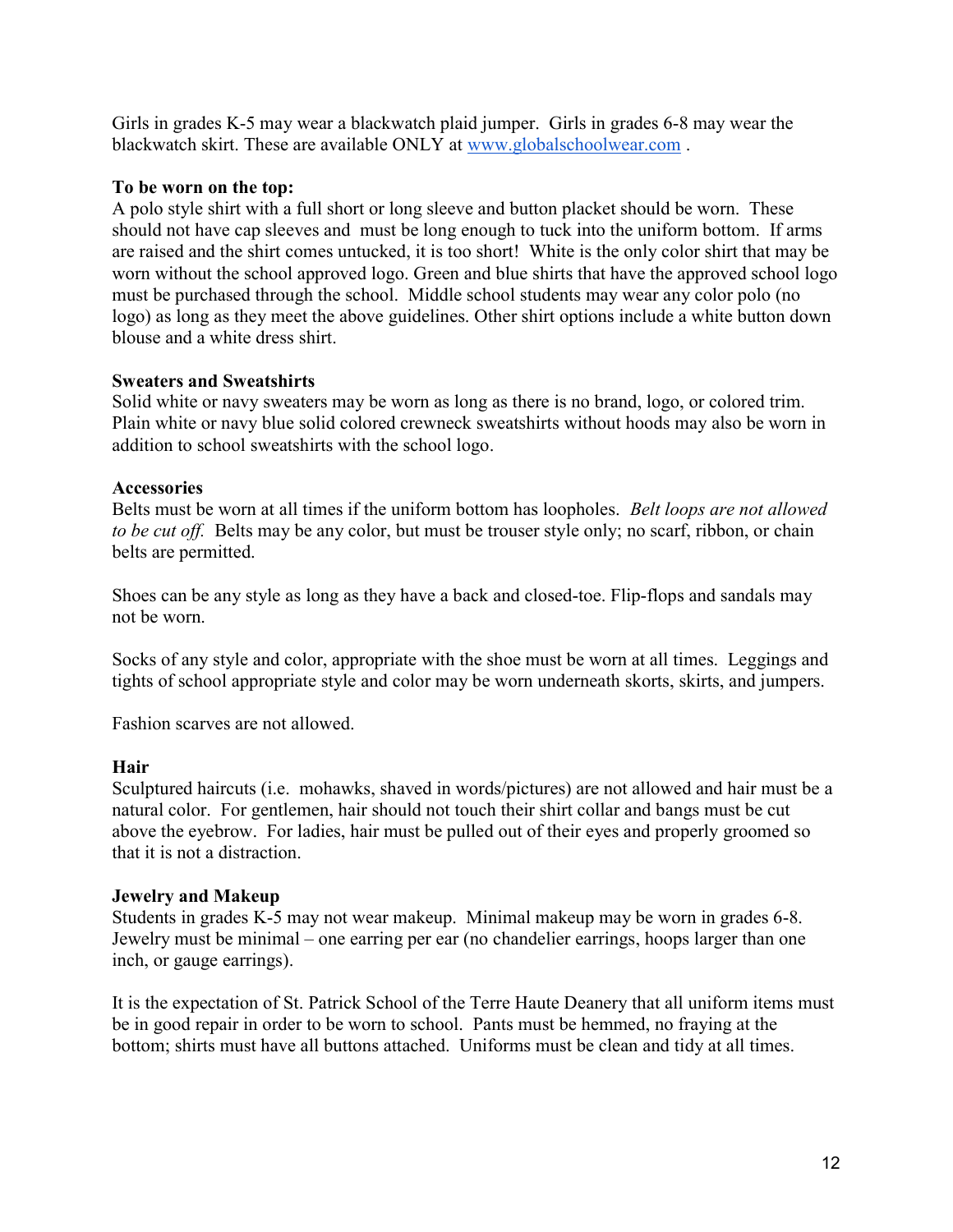## Free Dress Days

Students in grades K-5 will have one Free Dress the last Friday of the month. In addition, they may also purchase one Free Dress Coupon Book from student council that allows them an additional 5 Free Dress Fridays throughout the year.

Parent Club also gives Free Dress Coupons for the fundraising prizes and incentives for certain programs. All Free Dress Coupons must be used on Fridays only. The school office will also offer Free Dress at their discretion for special holidays and events.

On days that have been designated as Free Dress, students should adhere to the following guidelines:

Length and fit of clothing should always follow the regular uniform guidelines. This includes but is not limited to the following: socks at all times, no spaghetti straps, tank top straps must be two inches wide, and no tight or low-cut clothing. All bottoms must be free of rips and tears. Tights and leggings must be worn with tops that cover the bottom in front and back.

Clothing must be neat and clean and should fit appropriately. Questionable styles are left to the discretion of the school administration.

St. Patrick School of the Terre Haute Deanery considers the non-compliance of the school dress code to be an issue of disrespect. Disciplinary action will take place for repeated offenses.

# Behavior Conduct Code

The goal of discipline is self-discipline.

Students are expected to live out Catholic Christian values by:

- 1) Praying and participate reverently in all worship and religious services
- 2) Treating others, students and staff, with respect
- 3) Being prepared and on time for class
- 4) Doing their own work with their best effort and ability
- 5) Reaching out to help others in need
- 6) Treating school & parish property and the property of others with respect
- 7) Following the uniform code and dress in a way that shows modesty and respect
- 8) Following staff instructions in a respectful, timely manner
- 9) Representing St. Patrick School of the Terre Haute Deanery in a positive way at school or in any public situation or event.

Each of the grade level groups have specific age appropriate reporting systems that are explained to students and parents at the start of each year. Positive and appropriate behavior is expected.

We believe that we all are responsible for our own behavior choices. Children must be given the opportunity to realize this by learning from their mistakes. Children can and do misbehave occasionally and need correction. Parents are welcome to contact the teacher if there is a question or concern about a situation that occurred in the classroom. If a concern arises, it is important to begin by talking to your child about the situation FIRST and evaluate the situation carefully before deciding if it is necessary to contact the adult involved for additional information.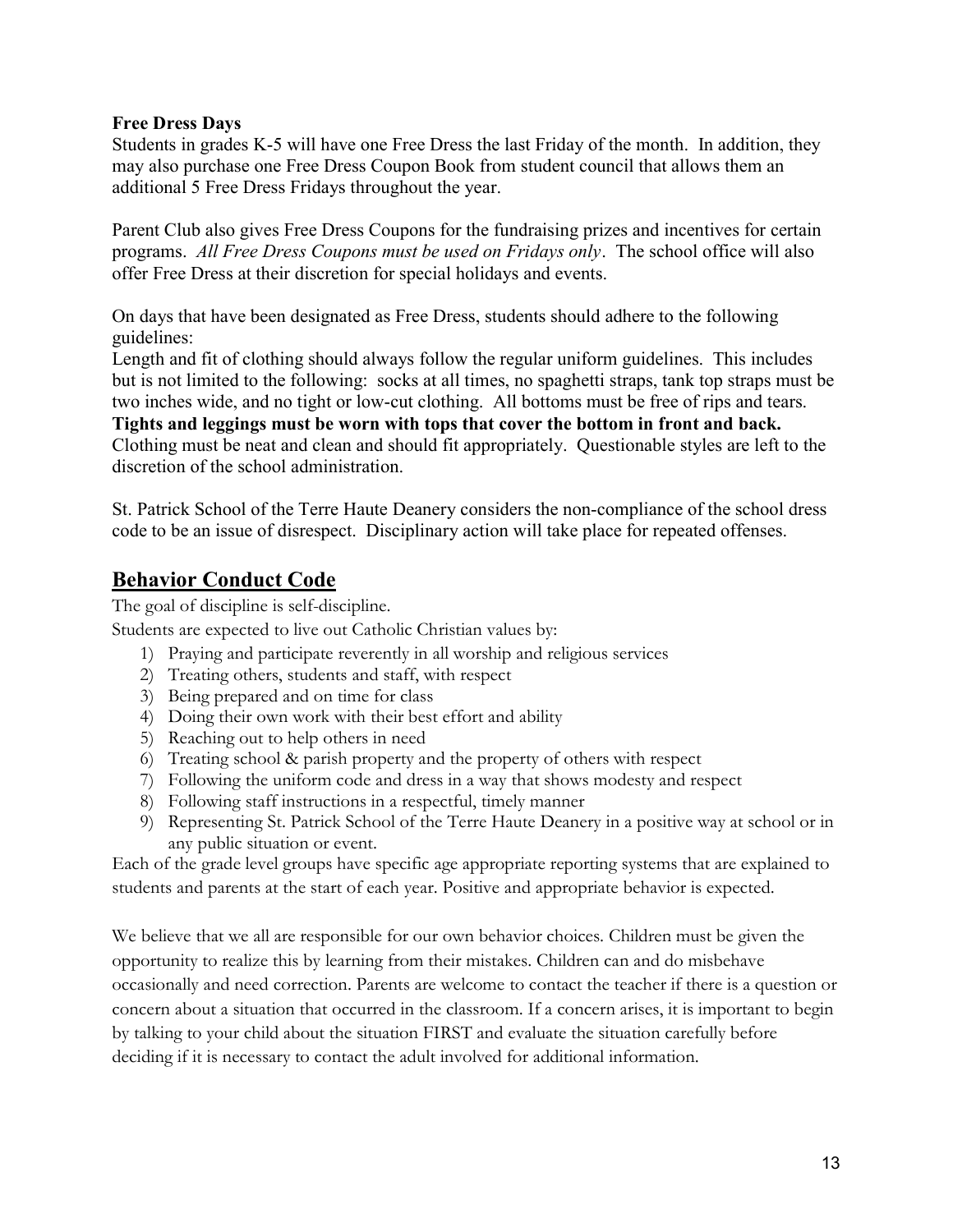- 1) Use email to contact the teacher directly to request a phone call or meeting. Discuss the situation directly with the staff member **BEFORE** contacting administration. Approach the situation with an attitude of collaboration. Do not discuss the matter with another parent or staff member.
- 2) If you and the teacher are not able to work the problem out together, contact an administrator to schedule a meeting. This does not mean you will get the answer you hoped to get; it means we will work to reach a mutual understanding.
- 3) If further concerns still exist, the pastor may be contacted, but ONLY after following steps 1-2 first.

# Category 1

These behaviors are initially handled by individual classroom teachers or the staff member that is supervising and warrant a referral to administration after infractions are repeated. Infractions must be documented.

- Disruptive behavior in the classroom, hallway, cafeteria, or restroom
- Insubordination/Failure to follow directions as indicated by the teacher
- Disrespectful comments
- Improper use of electronic devices and cell phones
- Dress code violations
- Profanity
- Missing homework or lack of supplies
- Academic Integrity violation

# Category 2

## All incidents reported to Administration

- Continuous disruptive or disrespectful behavior towards school personnel, classmates or facilities
- Disrespect to campus, school environment and culture; Socially rude interactions that continue regardless of interventions or corrective actions
- Lying or Dishonest behavior

# Depending on the situation, the Administration will consider the steps below for grades 2-8:

- 1st referral–Parent/teacher/administration conversation; detention
- 2nd referral–in school suspension (1 Day)
- 3rd referral–in/out of school suspension (1-3 days)
- 4th referral–out of school suspension (3-5 days);

# Depending on the situation, the Administration will consider the steps below for grades

 $PreK - 1:$ 

- 1<sup>st</sup> referral Strike 1–Student has a conversation with teacher and administrator in the office (Parents are notified by teacher.)
- 2nd referral- Strike 2–Student is removed from the classroom for a time-out in the office (Parents are notified by the teacher.)
- 3rd referral Strike 3 Student is removed from the classroom and sent home for the remainder of the day. A follow-up conference with parents, teacher and administration will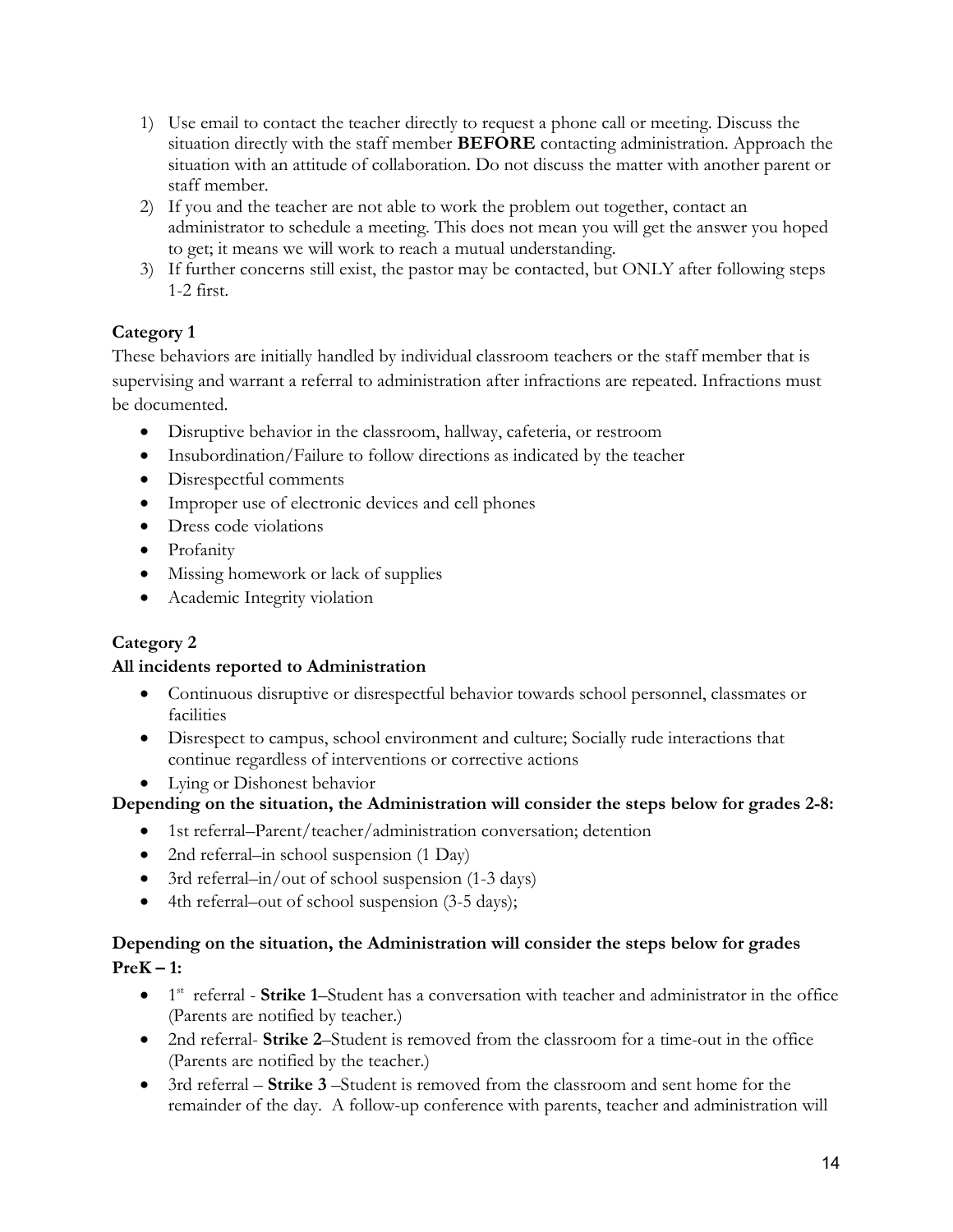be scheduled. (Should parents avoid picking student up, Administration may ask that the student stay home the following day.)

 4th referral– If student is sent home three times in one week, he/she will receive a one-day suspension. A conference between administration and parents will occur.

## Category 3

## All incidents are sent to Administration

## These behaviors are considered severe and warrant immediate referral.

- Bullying or threatening another student or teacher physically or emotionally, including misuse of social media
- Fighting or causing physical or emotional harm to another student or teacher
- Sexual harassment
- Theft/possession of stolen items
- Vandalism to school/parish property or another student's property
- Inappropriate use of technology that is harmful, vulgar, misaligned with Catholic School values or damaging to the integrity of another individual

## Depending on the situation, the Administration will consider the referrals below:

- 1st referral–Parent/teacher/administration conversation; out of school suspension up to 3 days
- 2nd referral–Conference with parent, teacher, administration, and host pastor in addition to an out of school suspension up to 5 days

# Category 4

## Send to Administration

## These behaviors are considered severe and warrant suspension or expulsion

- Possessing, passing, using or being under the influence of drugs, alcohol and/or tobacco products on school/parish property or at school functions
- Physical action or threats with malicious intent toward a student, staff member, or any other person at school
- Possession of a gun, knife, or any other weapon on school/parish property or at school functions
- 1st referral–out of school suspension up to 8 days; Conference with parent, administration, host pastor
- Administration to determine time of expulsion/exclusion hearing.

## Administration reserves the right to change/modify disciplinary actions.

## School- wide Consequences:

- Restitution -- Students may be required to work, clean up, repair, replace, or pay for damage.
- Before-School Detention is held from 7:15 a.m. 7:55 a.m. Prompt arrival is expected.
- After- School Detentions are held from 3:20 p.m. 4:00 p.m.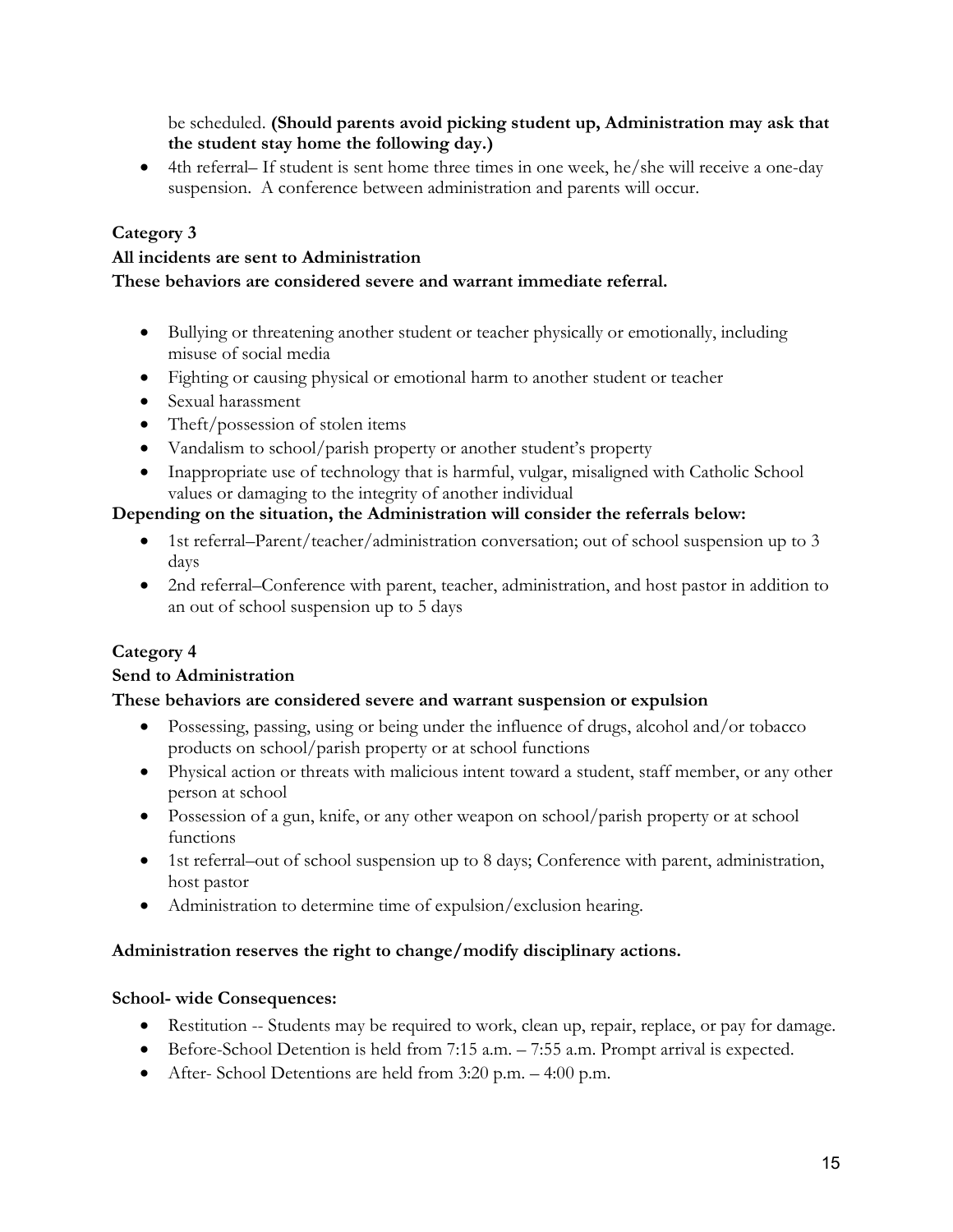- In-School Suspension -- The administration may determine that the student receive an inschool suspension, which is served during regular school hours. The student is suspended from attending regular classes. The student is expected to complete class assignments and will earn credit for work/tests completed that day. Student will be suspended from all extracurricular activities for those days – including athletic events and practices.
- Out-of-School Suspension -- Out-of-school suspension requires that the student be deprived of all the privileges of attending school for the number of days specified. Students receiving an out-of-school suspension are expected to remain current with class assignments to be turned in upon return. Students receiving such suspensions may be considered for exclusion/expulsion. Student will be suspended from all extracurricular activities for those days – including athletic events and practices. There is also the possibility that the student will not be allowed to attend upcoming field trips or organized social events (i.e. class parties, school dances, etc.).
- Exclusion/Expulsion -- Should exclusion or expulsion become necessary, the parent(s)/guardian(s) may be given the option of withdrawing the student from school. St. Patrick School of the Terre Haute Deanery will follow steps outlined by the Archdiocese of Indianapolis Policy on Student Suspension, Expulsion, Exclusion and Fair Process when handling situation that warrant removal from school greater than one day.

## Academic Integrity:

A student with academic integrity is not involved with the following behaviors that outline academic dishonesty. At St. Patrick School of the Terre Haute we expect academic integrity.

Academic dishonesty includes, but is not limited to:

## Cheating

- copying from others
- using information or technology to assist on an assessment without teacher permission
- giving or receiving improper assistance on assignments or assessments

## Plagiarism

 Turning in any assignment for credit that is not based on your own research and writing. You may not copy part or all of another person's paper or an online resource and turn it in as our own work.

## Illegal Actions (Alcohol/Drug Abuse, Weapons):

A student shall not possess, use, transmit, or be under the influence of any drug, hallucinogenic drug, alcoholic beverage, tobacco or intoxicant of any kind on the school grounds at any time, off the school grounds at any school activity, or when traveling to or from school sponsored activities.

Possession or use of weapons of any type (i.e. guns, explosives/fireworks, knives, etc.) is forbidden and may result in an eight-day, out-of-school suspension pending exclusion/expulsion at the administrator's discretion. Any illegal materials will be confiscated and turned over to proper authorities. A teacher or school administrator, if deemed necessary, can search any property on the campus.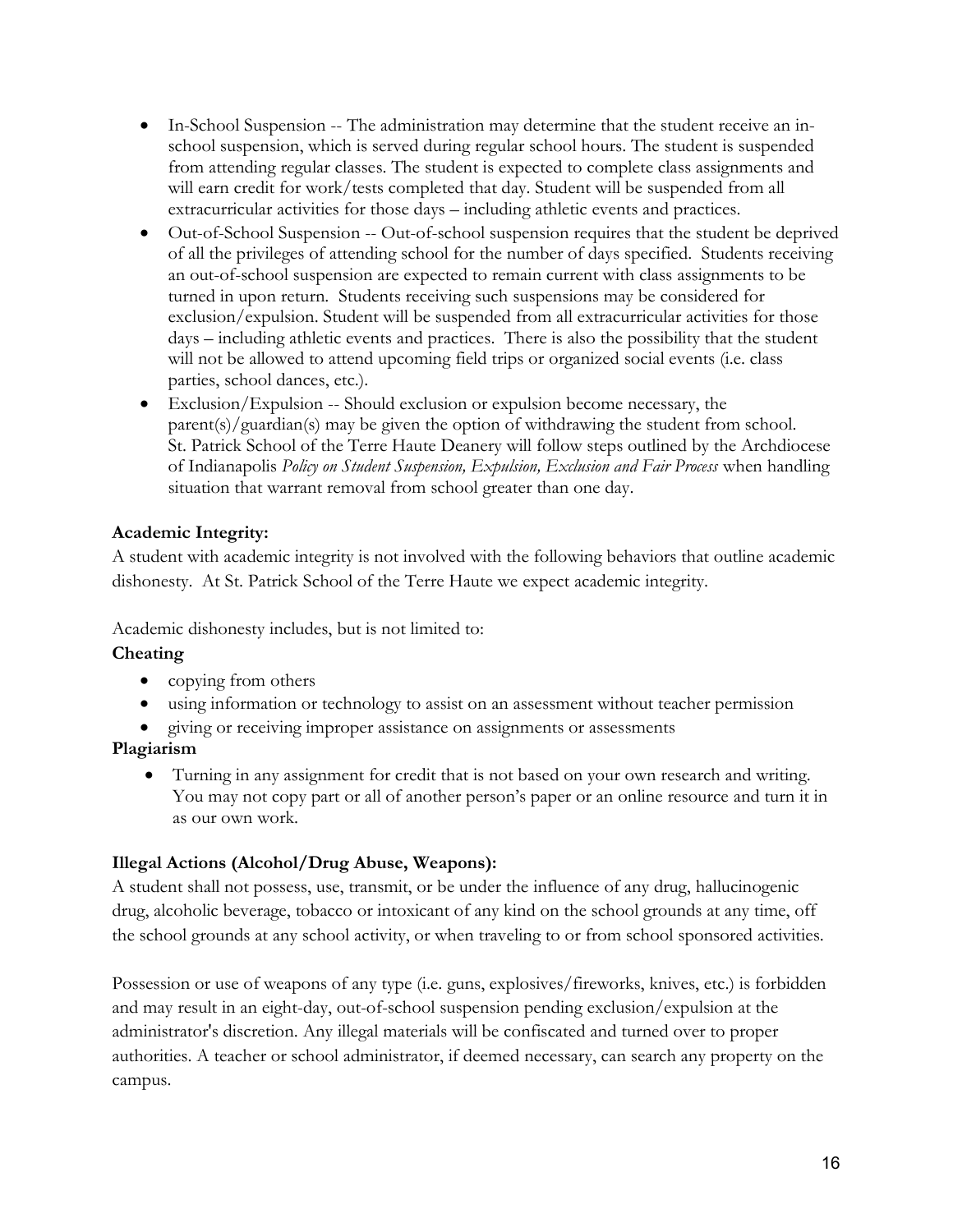## Bullying or Harassment Policy:

Students are to respect all students and staff. Harassment in any form by a student of St. Patrick School of the Terre Haute Deanery during school hours or at school-sponsored activities is strictly prohibited. All reports of unwelcome, offensive or inappropriate conduct will be promptly and thoroughly investigated if reported to the school administrators in a timely manner. The parents of the suspected offender and reported victim will be notified. Consequences will be determined.

## Definition of Bullying & Harassment:

Bullying:

Any action that is:

- Repeated (as opposed to an isolated incident)
- Intentional (directly intended to humiliate or demean)
- Power over another person

Bullying and harassment may include, but are not limited to:

1) Overt, unwanted, repeated acts or gestures, including verbal or written communications or images transmitted in any manner (including digitally or electronically) [Ind. Code 20-33-8-0.2] 2) Physical acts committed, aggression, or any other behaviors, that are committed by a student or group of students against another student with the intent to harass, ridicule, humiliate, intimidate, or harm the targeted student and create for the targeted student an objectively hostile school environment [Ind. Code 20-33-8-0.2]

- 4) Any foul or obscene behavior or communication including technology
- 5) Inappropriate or unwelcome touching of another
- 6) The display of explicit sexual visual material
- 7) The use or threat of violence, force, coercion, intimidation, or any action that makes another person uncomfortable
- 8) Inappropriate comments about race or religion
- 9) Speaking ill of or telling lies about others or encouraging others to use any of the above behaviors.

#### Harassment does not include [Ind. Code section 20-33-8-0.2(b)]:

1. Acting in an emergency involving the protection of a person or property from an imminent threat of serious bodily injury or substantial danger

- 2. Participating in a religious event or activity
- 3. Participating in an activity conducted by a nonprofit or governmental entity that provides recreation, education, training, or other care under the supervision of one (1) or more adults
- 4. Participating in an activity undertaken at the prior written direction of the student's parent

5. Respectful disagreement and dialogue between students regarding matters of national,

state, and/or local news. [Ind. Code section 20-33-8-0.2(b)]

Harassment by means of electronic media, including, but not limited to the internet, Facebook, Instagram, Twitter, Snapchat, or any other social media platform, text messaging, or any other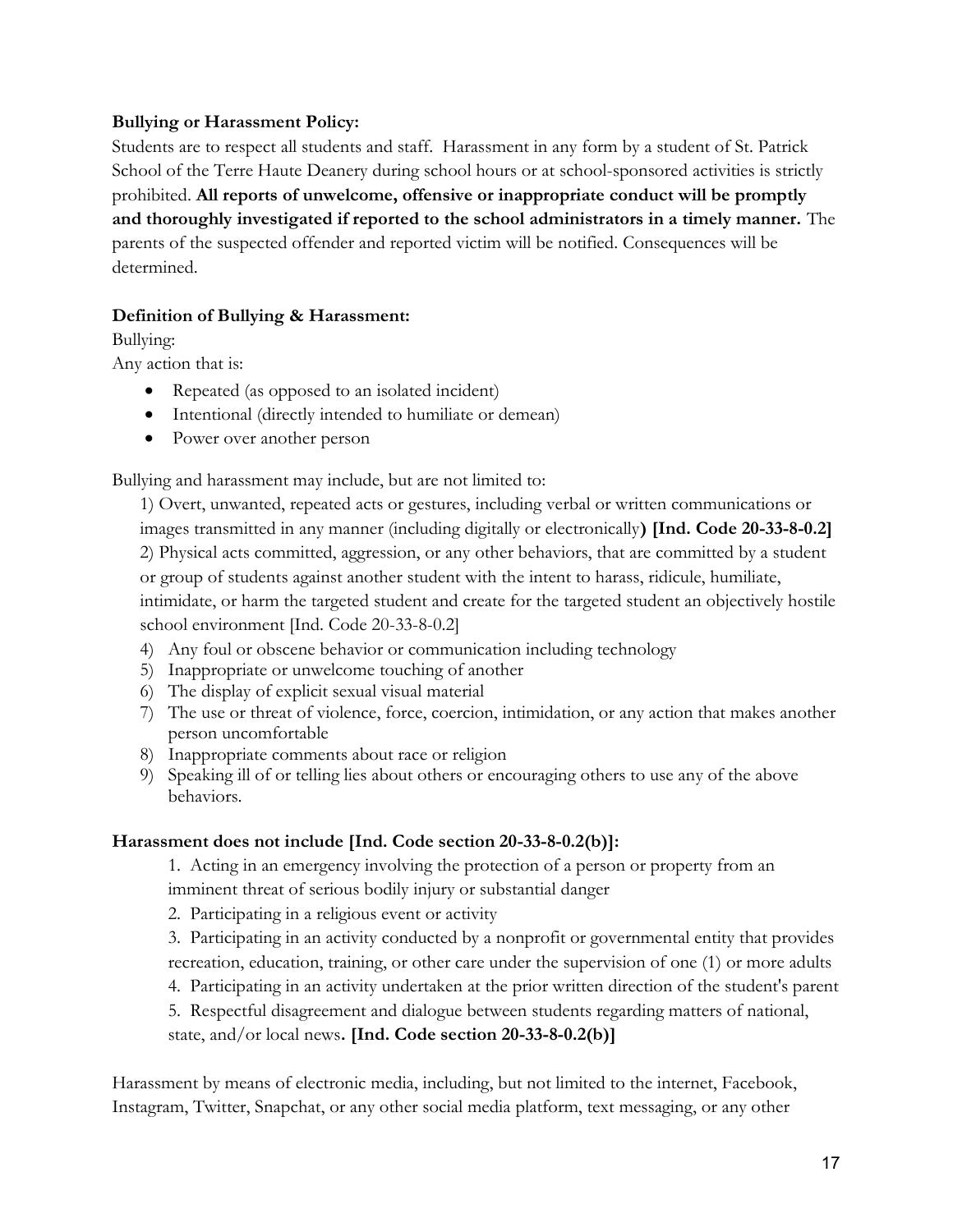means of communication employing digital and/or analog signals – even outside of school – is subject to the same review.

It is the policy of St. Patrick School of the Terre Haute Deanery to presume that any harassment by electronic means against faculty, staff, and/or students has the effect of substantially interfering with the targeted faculty/staff member's and/or student's ability to participate in or benefit from the services, activities, and privileges provided by the school [Ind. Code section 20-33-8-0.2(a)(4)] and will not be tolerated.

This presumption exists regardless of location or the harassment, date/time of the harassment, or communication network used for the harassment. Should a person accused of harassment claim that the harassment did not interfere with the targeted faculty/staff member's and/or student's ability to participate in or benefit from the services, activities, and privileges provided by the school [Ind. Code section 20-33-8-0.2(a)(4)], the accused person must provide proof thereof by clear and convincing evidence.

This includes taking pictures or videos in the classroom or depicting students or teachers, which are then shown to others or posted on the Internet. Students are NOT allowed to carry cell phones with them in class. Such items will be confiscated and returned only to a parent.

## Method for Reporting an Incident of Harassment or Bullying:

THE ADMINISTRATION MUST KNOW ABOUT BULLYING SITUATIONS IF WE ARE TO HELP. All incidents MUST be reported as soon as possible to the individuals denoted below. If the incident happens…

- 1) …at school:
	- a. report the incident in person to a teacher, staff member, administrator.
	- b. report using box near office or the link online
- 2) …at an athletic event:
	- a. report the incident to the coach, gym manager or Athletic Director.
	- b. report using box near school office or link online
- 3) …at a field trip or other off-site school function:
	- a. report the incident to teacher of school staff member in charge
	- b. report using box near school office or link online

4) Prompt reporting allows for prompt investigating. DO NOT WAIT OR IGNORE! The situation will NOT get better if the "bully" thinks he/she has gotten away with it.

# Investigation of Bullying Reports

When receiving such a report, the school administrator will initiate the investigation. Others who may be involved would include the school Safety Team, the School Resource Officer or law enforcement as deemed necessary. They will investigate reports of bullying using as many of the following steps necessary:

Interviewing the alleged "victim" and the alleged "bully".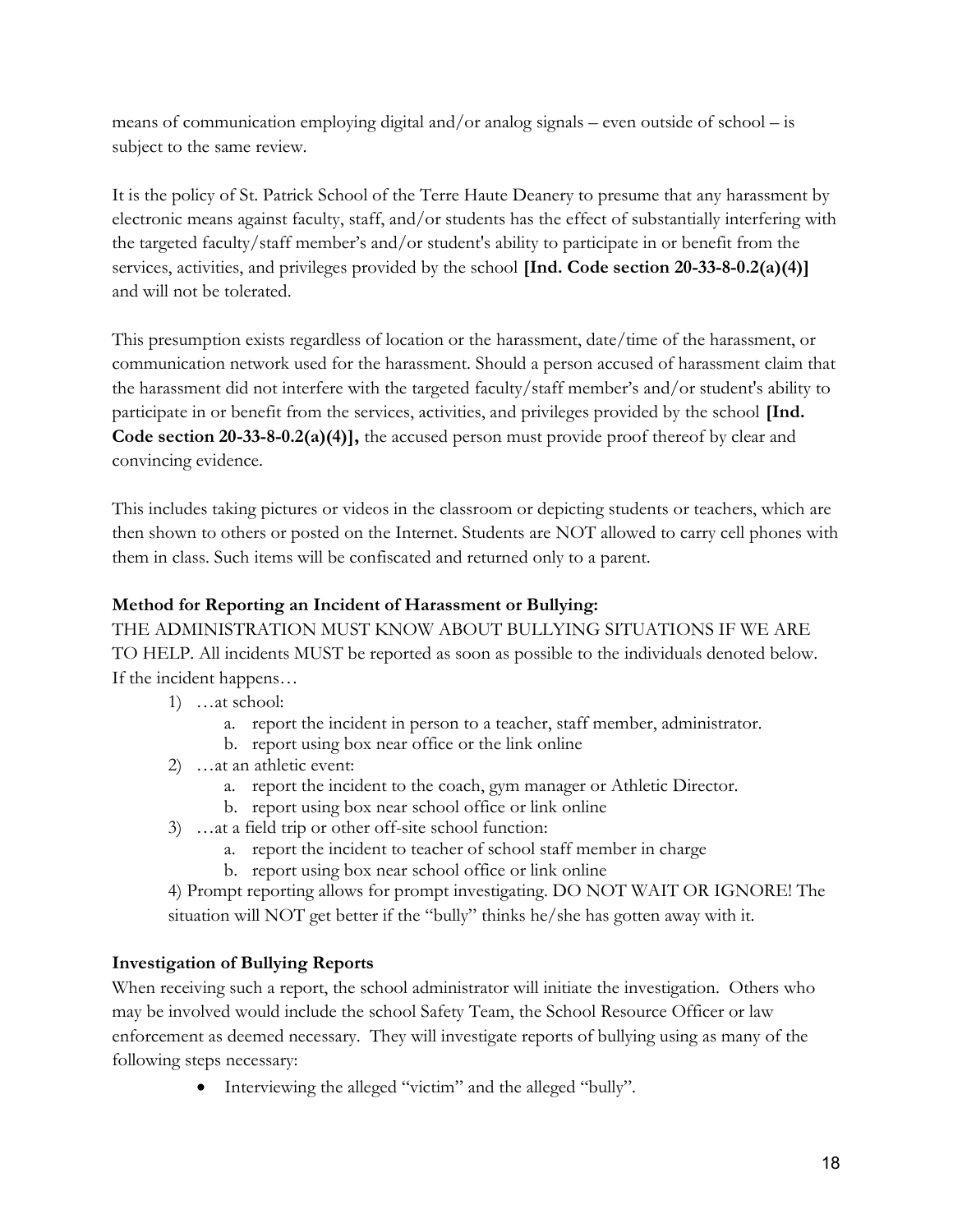- Taking statements from witnesses involved in the incident or who witnessed the incident.
- Reviewing school records of the students involved to look for any patterns of possible bullying behavior
- Discussing the incident(s) with parents/guardians of the student(s) involved.

Upon conclusion of the investigation parties will be contacted for follow up conversations. Possible actions following a report may involve any of the following:

- Follow up support services through counseling resources
- Initiating behavior plan strategies
- Time outs / detentions
- Restriction from school related activities
- Community service within the school grounds
- Modified schedule / passing periods
- In-school suspension
- Out of school suspension
- Request for expulsion

Students are always to conduct themselves as St. Patrick students and to exhibit behaviors expected as such students, both on and off campus.

## \* Law enforcement will be contacted if the nature of the bullying incident rises to the level of criminal offense.

False reporting: A person who knowingly makes a false complaint of a violation of this policy is subject to disciplinary action.

Annual training of school staff will take place in accordance with State laws.

# Health and Wellness

#### Wellness Policy

St. Patrick School of the Terre Haute Deanery holds a sacred trust to educate and form the whole person — mind, body, and spirit. We are committed to supporting our students through promoting and protecting health, well-being, and the ability to learn by supporting access to healthy foods, nutrition education, and the participation in physical activity.

#### Indoor/Outdoor Recess

As often as possible we feel getting outside for fresh air and movement is best for our students. As temperatures become colder, we will continue going outside until actual temperatures drop below 25 degrees.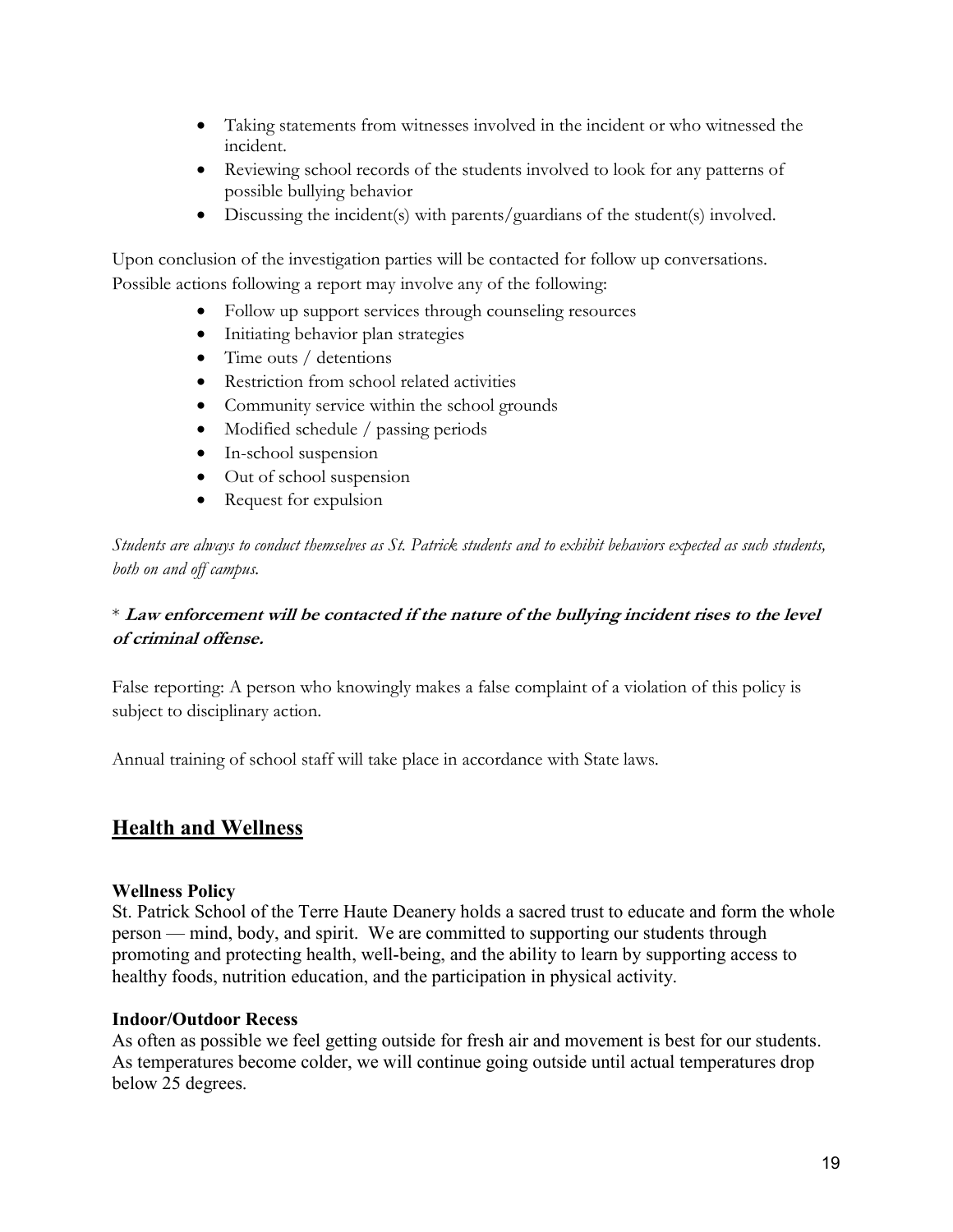## Hygiene

Students are expected to maintain good hygiene. To prevent the spread of infection, exposure to illness and other hygienic hazards, students should practice hygiene by observing the following behaviors that include but are not limited to:

- Washing hands after using the restroom
- Keeping all wounds clean and covered
- Covering coughs and sneezes

## Sick Policy

The general guidelines for sending ill students home include but are not limited to: a temperature over 100 degrees, vomiting, diarrhea, serious injury, or extreme pain. A student must be feverfree without the use of fever-reducing medication for 24 hours in order to return to school. Similarly, students must also be free of vomiting and diarrhea for 24 hours in order to return to school.

Parents will be contacted whenever the student's illness or injury is such that continued attendance at school is not possible. All students leaving school during the day due to illness must do so by signing-out in the school office. Students may not contact parents and ask to be picked up without permission of the office. In case of emergency, if a parent cannot be reached, the offic will call the student's emergency contact and request that they pick up the child.

## Head-Lice Policy

Children presenting to school with signs and symptoms consistent with head-lice will be checked by the school office. If head-lice is found, the student's parents will be notified and the student will be sent home to begin treatment. If head-lice is found at home, the school must be notified; the student may not return to school until appropriate treatment has begun. Students may return to class only after infestation is checked by the office staff; at that point staff will verify there are no live louse or nits.

## Medication Policy

Prescription and nonprescription medications must be given to the school office at the beginning of the school year or day. All medications must be hand-delivered to the school office by a parent.

- 1. All prescription and over-the-counter medications must be provided by the parent in the original packaging
- 2. All medicines must be stored in the school office.
- 3. The school must receive from the parent a written note detailing the dosage for each student before any medication can be dispensed.
- 4. Parents must complete a medication request form in order to have medicine administered. Forms are available online or in the school office.
- 5. The prescribing physician must provide a written order stating the amount, the hours, and the period of time the prescription medication is to be administered. This information can be obtained from the label of the original container.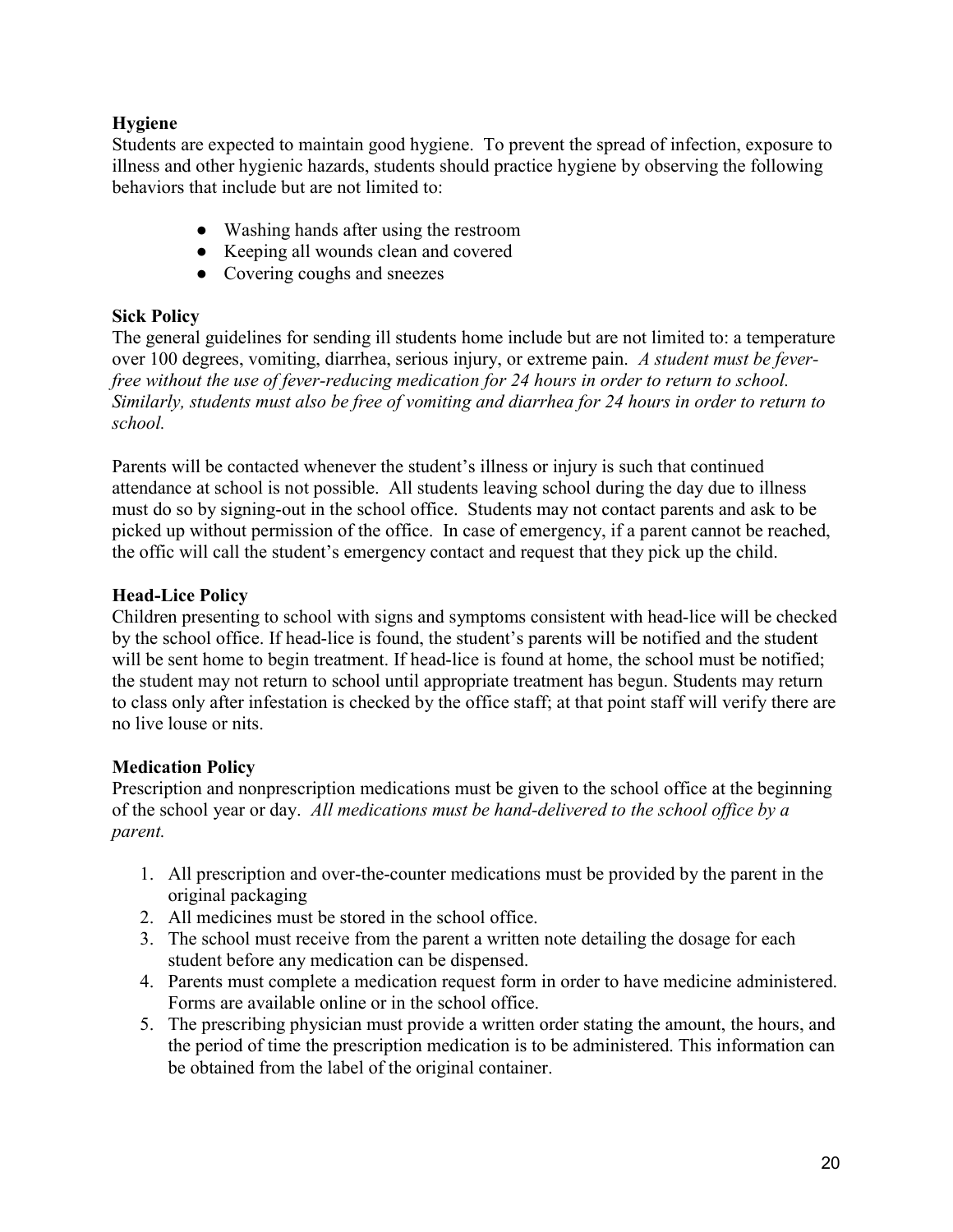6. It is the parent's responsibility to pick up any unused medication prior to the last day of school. It cannot be sent home with the child. If it is not picked up, it will be properly disposed of.

We cannot assume responsibility for medication unless these provisions are followed.

## Health Screenings

Periodically throughout the year, students will be given hearing and vision tests. If a parent has an objection to the state required screenings, they must notify the school in writing.

## Extracurricular Activities

## Student Council

St. Patrick School of the Terre Haute Deanery has a student council that is open to students who are in grades 4-8. An opportunity for classroom and school leadership, the student council engages in service around the school building, for the parish, and often includes our larger Terre Haute community.

## Catholic Youth Organization (CYO) Sports

The Catholic Youth Organization (CYO), based out of Indianapolis, affords our students the opportunity to compete against other Catholic schools in the Archdiocese of Indianapolis. Students in grades 4-8 can compete in volleyball, cross country, basketball, and track.

#### Clubs and Organizations

Various clubs and organizations such as Boy Scouts, Girl Scouts, Biddy Ball, Science Club, Math Bowl, Chess Club, 4-H, and Youth Choir also meet regularly throughout the school year. Students are encouraged to join. Information for these clubs and organizations is communicated at the beginning of the school year.

# Codes and Safety Precautions, and Miscellaneous Policies

#### Emergency Drills

St. Patrick School of the Terre Haute Deanery complies with all fire safety laws and will conduct fire drills in accordance with state law. Specific instructions on how to proceed will be provided to students by their teachers, who will be responsible for safe, prompt, and orderly evacuation of the building.

Tornado drills will be conducted once a year during the tornado season using the procedures prescribed by the state. The alarm system for tornadoes is different from the alarm system for fires, and students will be informed and educated on the differences between these alarms.

Safety drills will be conducted once per school year. Teachers will provide specific instructions on the appropriate procedure to follow in situations where the students must be secured in the building rather than evacuated. These situations can include but are not limited to: a terrorist threat, a person in possession of a weapon on school property, or other acts of violence. Similarly, students will also perform a reverse evacuation drill in the event that students are outside of the building and need to return inside to reach safety.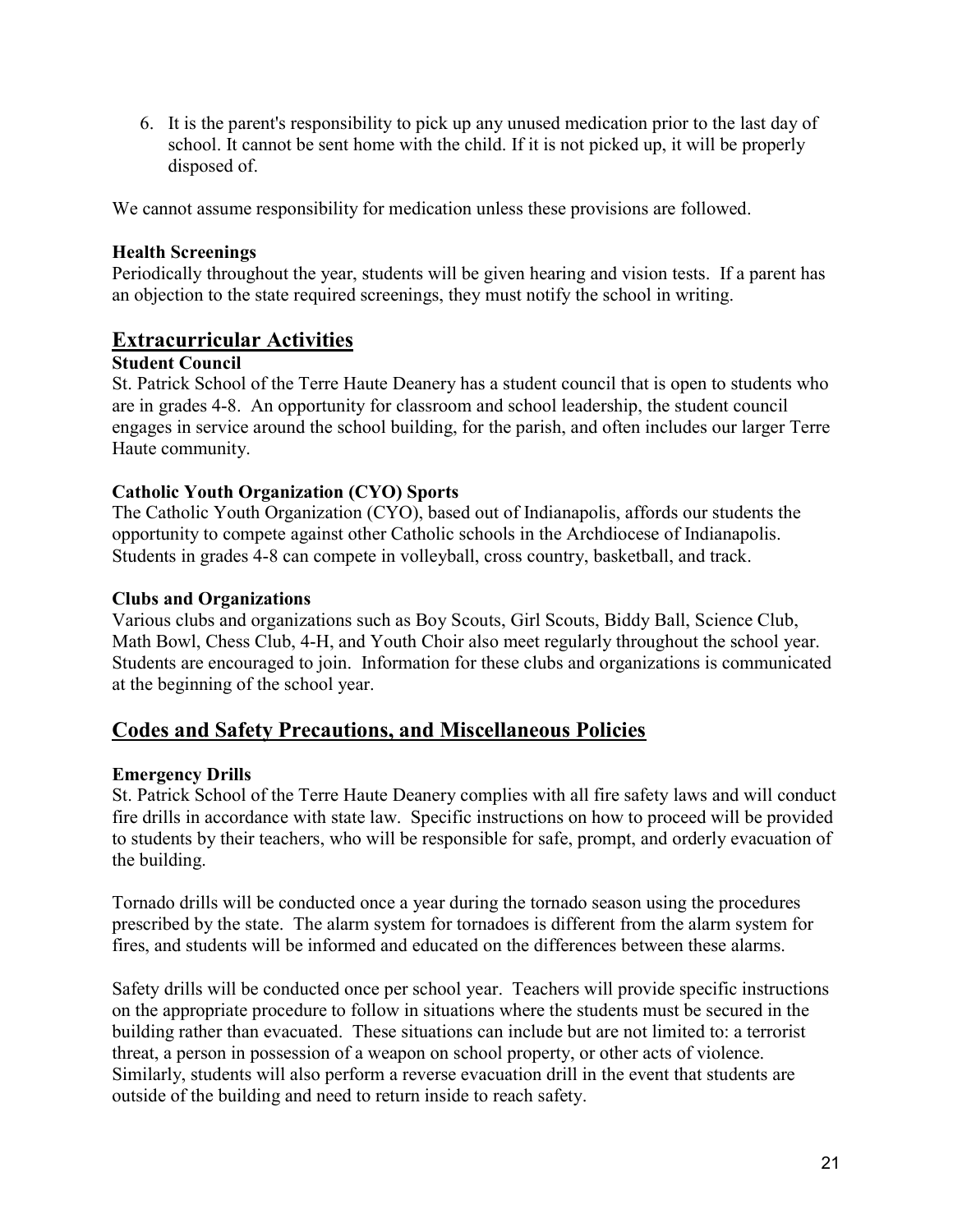#### Asbestos

St. Patrick School of the Terre Haute Deanery complied with the EPA School Rule (1982) and AHERA (1986). The management plan for meeting the requirements of AHERA is available upon request in the school office.

## Air Quality

Delivery and pickup and drop off zones have been located away from building outdoor air intakes to ensure that exhaust fumes do not enter the facility. St. Patrick School prohibits cars from idling while waiting to pick up or drop off students. Cars shall idle no longer than the time required to bring engines to proper operating temperature and to defrost all windows. This policy is not in effect when temperatures fall below 32 degrees Fahrenheit, but SPS encourages drivers to heed this policy if possible.

## No-Smoking Policy

Smoking is prohibited on the campus of St. Patrick Church and St. Patrick School of the Terre Haute Deanery.

## Safe Environment Policy

The safe environment guidelines for conduct when interacting with minors may be found online at ArchIndy.

## Seclusion and Restraint

St. Patrick School of the Terre Haute Deanery believes a safe and healthy environment should be provided in which all children can learn, develop, and participate in instructional programs that promote high levels of academic achievement. As an Indiana accredited non-public school, state law requires that our school has a Seclusion and Restraint Plan. The purpose of the plan is to insure that all students and staff are safe in school, and that students who may have behavior crises are free from inappropriate use of seclusion or restraint.

Behavioral interventions for children must ensure all children are treated with dignity and respect. This environment should allow all children to be free from physical or mental abuse, aversive behavioral interventions that compromise health and safety, and any physical seclusion or restraint imposed solely for purposes of discipline or convenience.

Seclusion or restraint shall not be used as routine school safety measures; that is, they shall not be implemented except in situations where a child's behavior or action poses imminent danger of physical harm to self or others and not as a routine strategy implemented to address instructional problems or inappropriate behavior (e.g., disrespect, noncompliance, insubordination, out or seat), as a means of coercion or retaliation, or as a convenience. Any use of either seclusion or restraint shall be supervised, short in duration and used only for the purposes of de-escalating the behavior.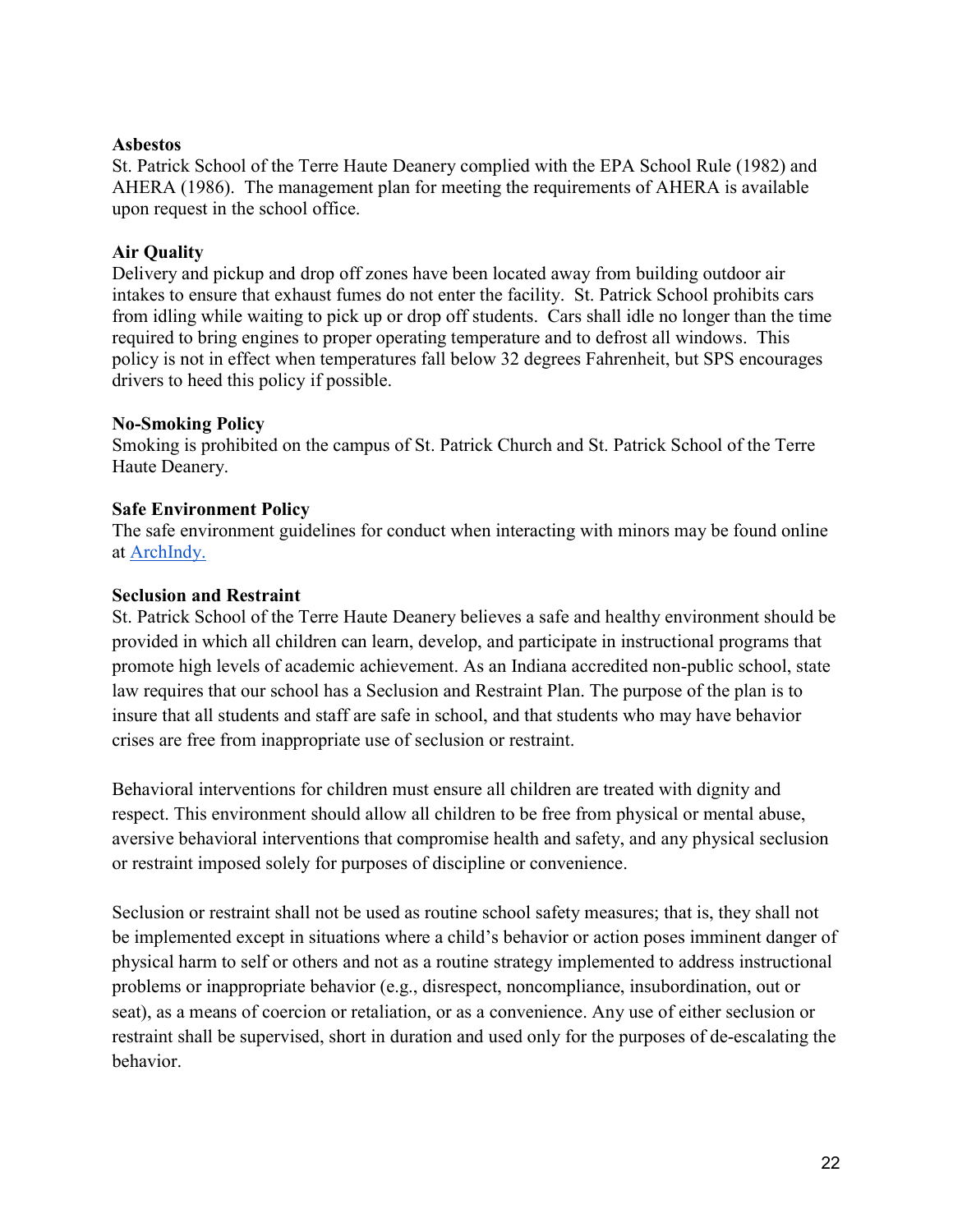#### Policy on Respecting Individuals

The good name, reputation and personal safety of each student, faculty, staff member and adult volunteer is vitally important. In order to protect students, employees, volunteers, and the school/archdiocese itself, each student is expected to treat the good name and reputation of other students, school employees, volunteers and the school/archdiocese with dignity and respect and not engage in any activity or conduct, either on campus or off campus, that is in opposition to this guideline and/or inconsistent with the Catholic Christian principles of the school, as determined by the school in its discretion.

Any derogatory, slanderous, hostile, or threatening remarks or actions directed toward any of the above by a student will be seen as a violation of this policy and will be viewed as an serious matter, whether it is done physically, verbally, or electronically through the use of a home or school computer, phone, tablet or other electronic media or by remote access during school time or after hours. Some examples include, but are not limited to, social media, text messages, blogging, images, pictures, etc.

Any individual found to have made or participated with others in making any such remarks or actions will be subject to disciplinary action by the school, up to and including expulsion or dismissal.

## School Fundraising

School families are asked to participate in various fundraisers throughout the school year; however, the St. Patrick Raffle is the only fundraiser that directly affects the school budget. Parents are asked to sell three St. Patrick Raffle tickets in the Fall; for every ticket after that, families earn a \$10 credit per ticket that can be used toward most in-house accounts including, but not limited to: registration fees, tuition, lunch, field trips, yearbook purchases, or the Before and After School Care Program.

## **SCRIP**

Just as the school shares benefits with our families for raffle tickets, the school also shares funds generated by our SCRIP program. SCRIP allows families to purchase gift cards through the school, which benefits the purchaser as well as the school in the form of rebates. SCRIP details and agreements are available online and in the school office.

#### Cafeteria and Food Services

Every full day of school, breakfast and lunch will be available for students to purchase in the cafeteria. Breakfast is served each day beginning at 7:40am. Lunch times are staggered according to grade levels.

Students may bring a lunch from home, or they may purchase a tray lunch from the cafeteria. A la carte items are also available for purchase. Every student has an account in the cafeteria. The student may pre-pay on their account, and meals will be deducted at the time of purchase. To make a payment on an account, please send a check or cash into the office in an envelope marked as Lunch Money for (the child's name) or pay via credit card through the *Mealtime*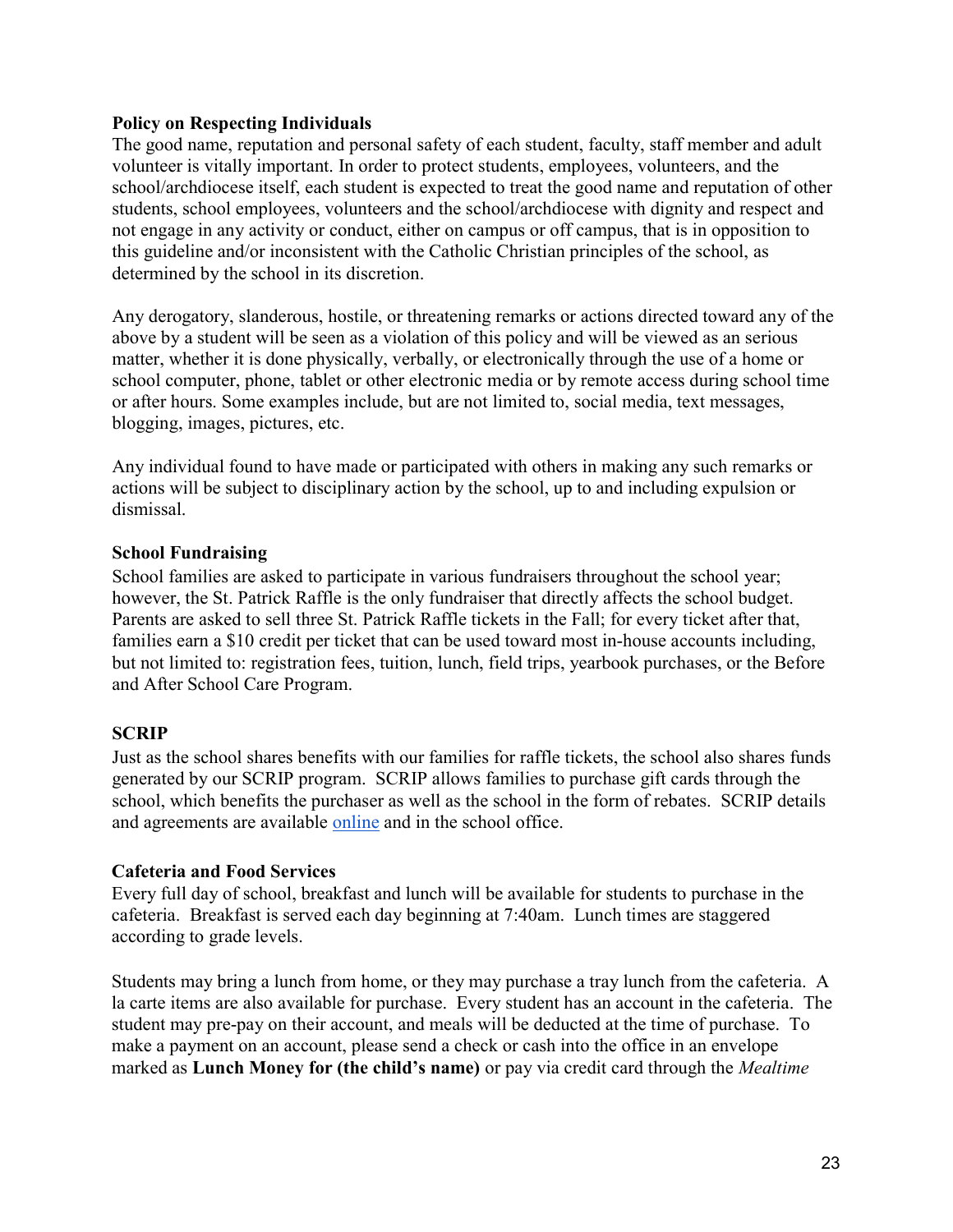website. Parents may also pay by credit card in the school office. Fast food is not allowed to be brought to students for school lunch.

St. Patrick School of the Terre Haute Deanery participates in the National School Lunch Program. Students may be eligible to receive breakfast and lunch at a reduced or free rate. Free and reduced lunch applications are sent home at the beginning of the school year; applications must be returned within the first 30 days of school to be considered.

## Closings and Delays

In the event of inclement weather or mechanical breakdown, school may be closed or delayed. School closings and delays will be announced in the following ways:

- News stations WTHI (TV Channel 10) and WTWO (TV Channel 2)
- JupiterEd text and email
- School Facebook page
- School Twitter page

If the closing is weather related, all extracurricular activities including athletic practices and games will be canceled.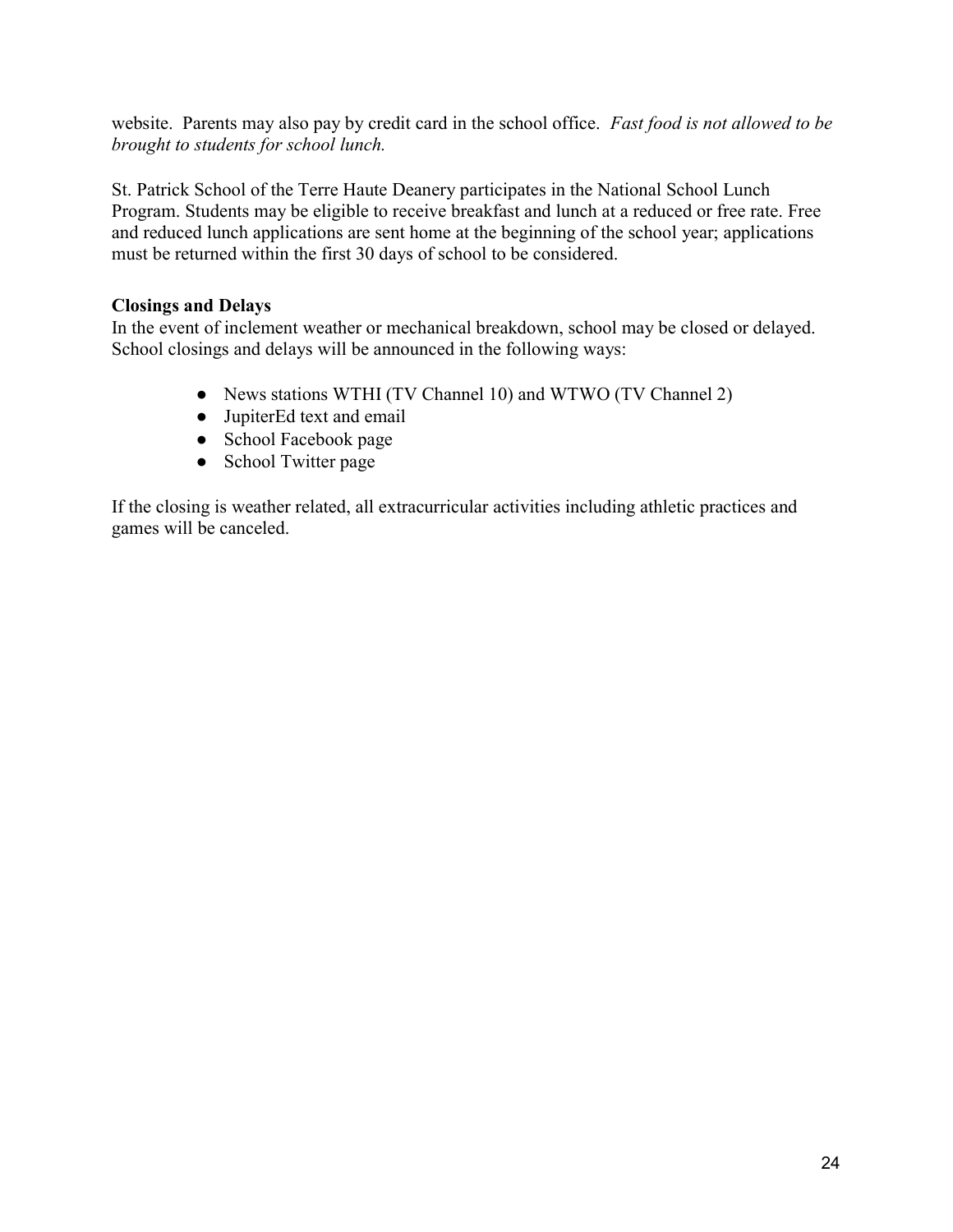## Medication Request Form

This form must be filled out at any time during the school year that it becomes necessary for a student to take medication (either prescribed or over the counter) during the school day. It will be kept on-file in the school office.

I request that the medication described below be administered to my child during the school day. I will provide this medication in its original container and I understand that this medication will be kept in a secure cabinet or refrigerator. This consent is valid for one school year and must be renewed annually or whenever a change in medication occurs.

| Student                 |                                                                                                                                                                                                                                                                                                                                                                    | Grade |
|-------------------------|--------------------------------------------------------------------------------------------------------------------------------------------------------------------------------------------------------------------------------------------------------------------------------------------------------------------------------------------------------------------|-------|
|                         | $\begin{picture}(150,10) \put(0,0){\vector(1,0){100}} \put(15,0){\vector(1,0){100}} \put(15,0){\vector(1,0){100}} \put(15,0){\vector(1,0){100}} \put(15,0){\vector(1,0){100}} \put(15,0){\vector(1,0){100}} \put(15,0){\vector(1,0){100}} \put(15,0){\vector(1,0){100}} \put(15,0){\vector(1,0){100}} \put(15,0){\vector(1,0){100}} \put(15,0){\vector(1,0){100}}$ |       |
|                         |                                                                                                                                                                                                                                                                                                                                                                    |       |
|                         |                                                                                                                                                                                                                                                                                                                                                                    |       |
|                         |                                                                                                                                                                                                                                                                                                                                                                    |       |
| Refrigeration required? |                                                                                                                                                                                                                                                                                                                                                                    |       |
| Parent Signature        |                                                                                                                                                                                                                                                                                                                                                                    |       |
|                         |                                                                                                                                                                                                                                                                                                                                                                    |       |

 $Date$   $\qquad \qquad$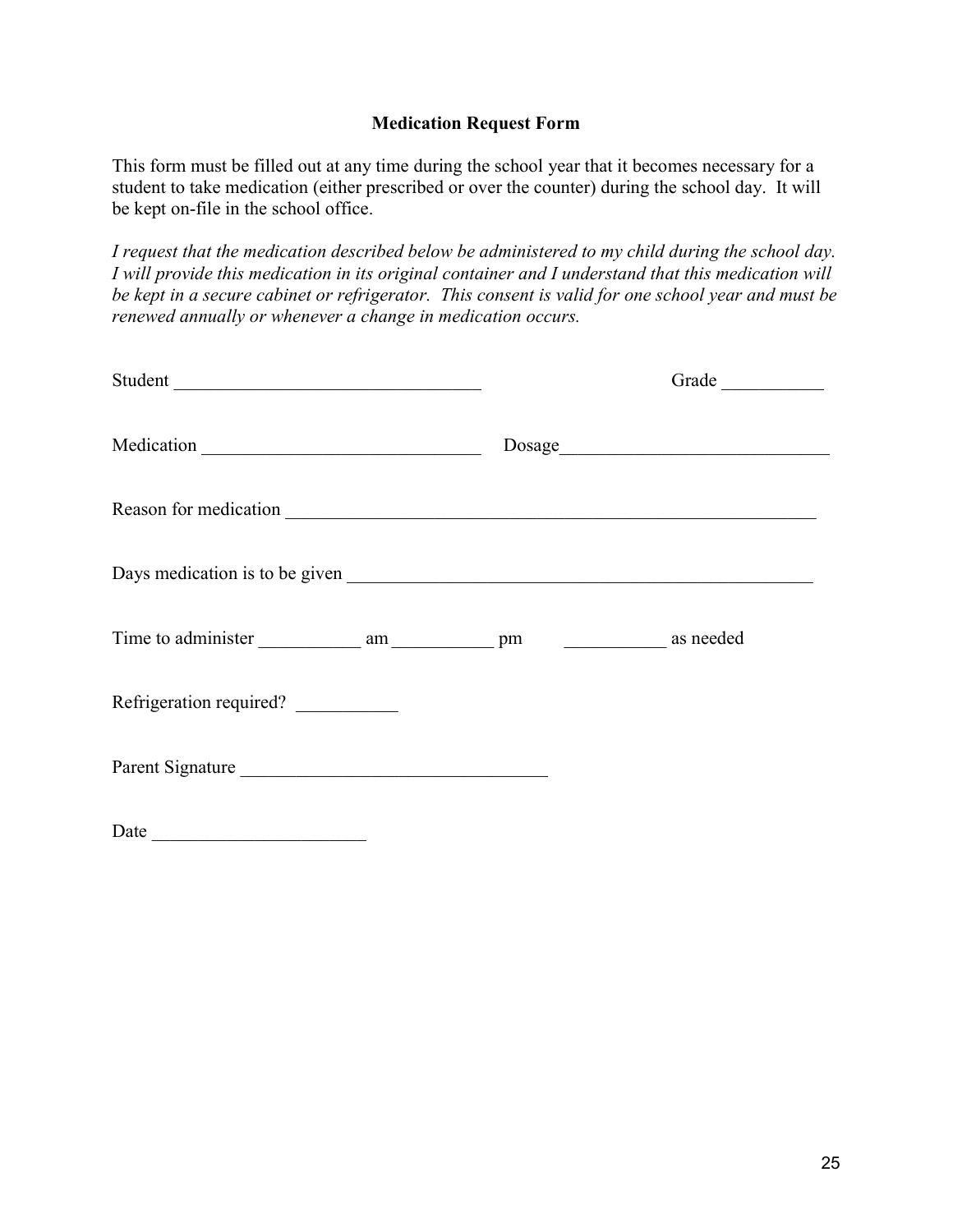## Media Release Form

We believe that our students, staff, and school benefit from positive recognition. There may be occasion for media coverage during the school year that involves our students. We ask permission to release picture or other communication to the media, should the opportunity arise. This may include, but is not limited to: newspapers, news station coverage of events, our newsletter, bulletin boards, videos made during the school year, our school website, and school Facebook page.

Please sign this form indicating whether you do or do not grant permission, and return it to the school office.

Yes, I grant permission No, I do not grant permission

Name of student (please print) Name of student (please print)

Name of student (please print) Name of student (please print)

Parent/Guardian Signature

Pre-Approved Absence Request Form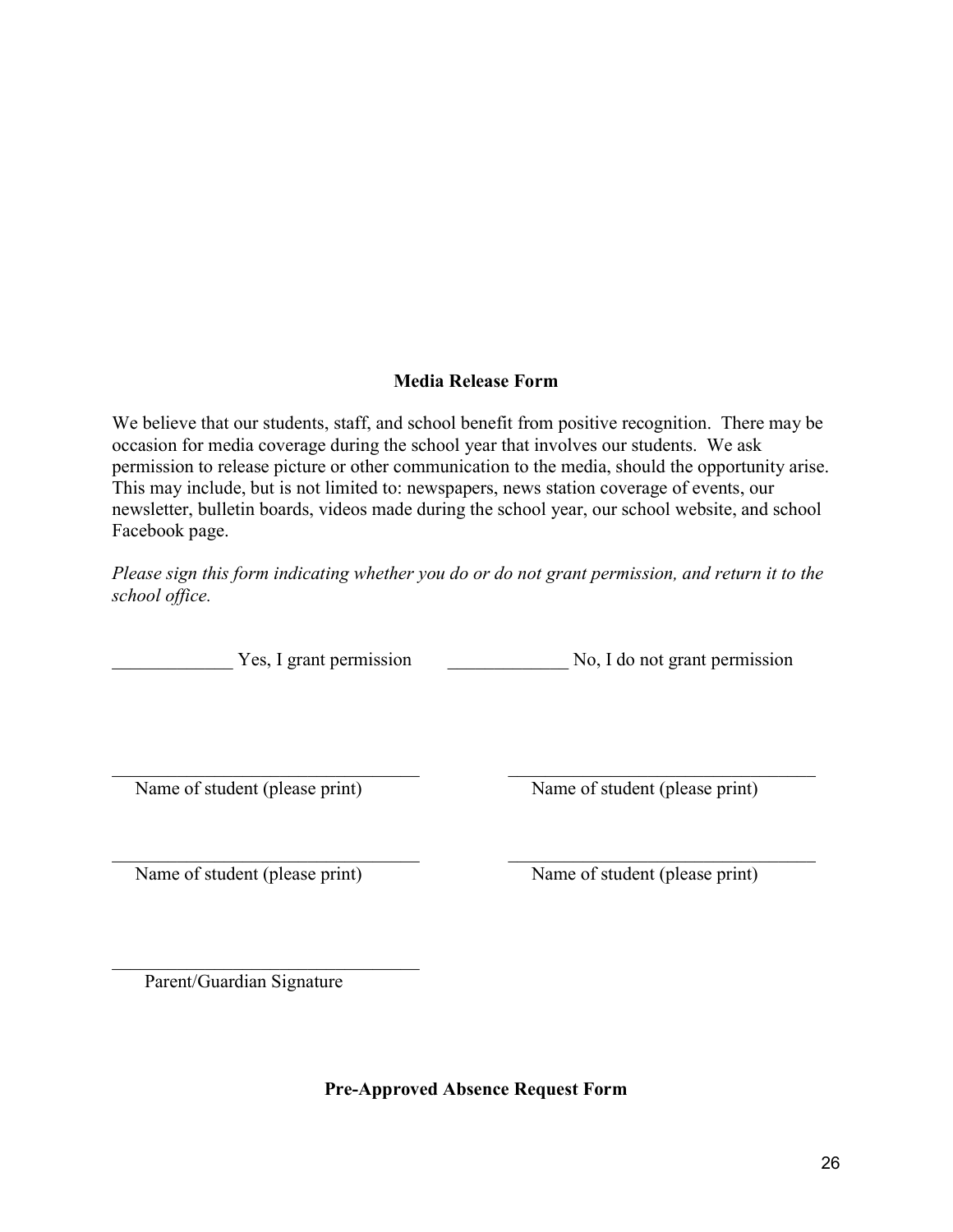## (ONLY THREE DAYS ALLOWED PER SCHOOL YEAR)

Name of Student \_\_\_\_\_\_\_\_\_\_\_\_\_\_\_\_\_\_\_\_\_\_\_\_\_\_\_\_\_\_\_\_\_

Date(s) Requested

Reason for Absence:

\*\* I understand that any days requested beyond the three approved will count as unexcused absences and assignment graded on these days will receive a "0".

Parent/Guardian Signature Today's Date

## Pre-Approved Absence Request Form (ONLY THREE DAYS ALLOWED PER SCHOOL YEAR)

Name of Student \_\_\_\_\_\_\_\_\_\_\_\_\_\_\_\_\_\_\_\_\_\_\_\_\_\_\_\_\_\_\_\_\_

Date(s) Requested \_\_\_\_\_\_\_\_\_\_\_\_\_\_\_\_\_\_\_\_\_\_\_\_\_\_\_\_\_\_\_\_

Reason for Absence:

\*\* I understand that any days requested beyond the three approved will count as unexcused absences and assignment graded on these days will receive a "0".

Parent/Guardian Signature Today's Date